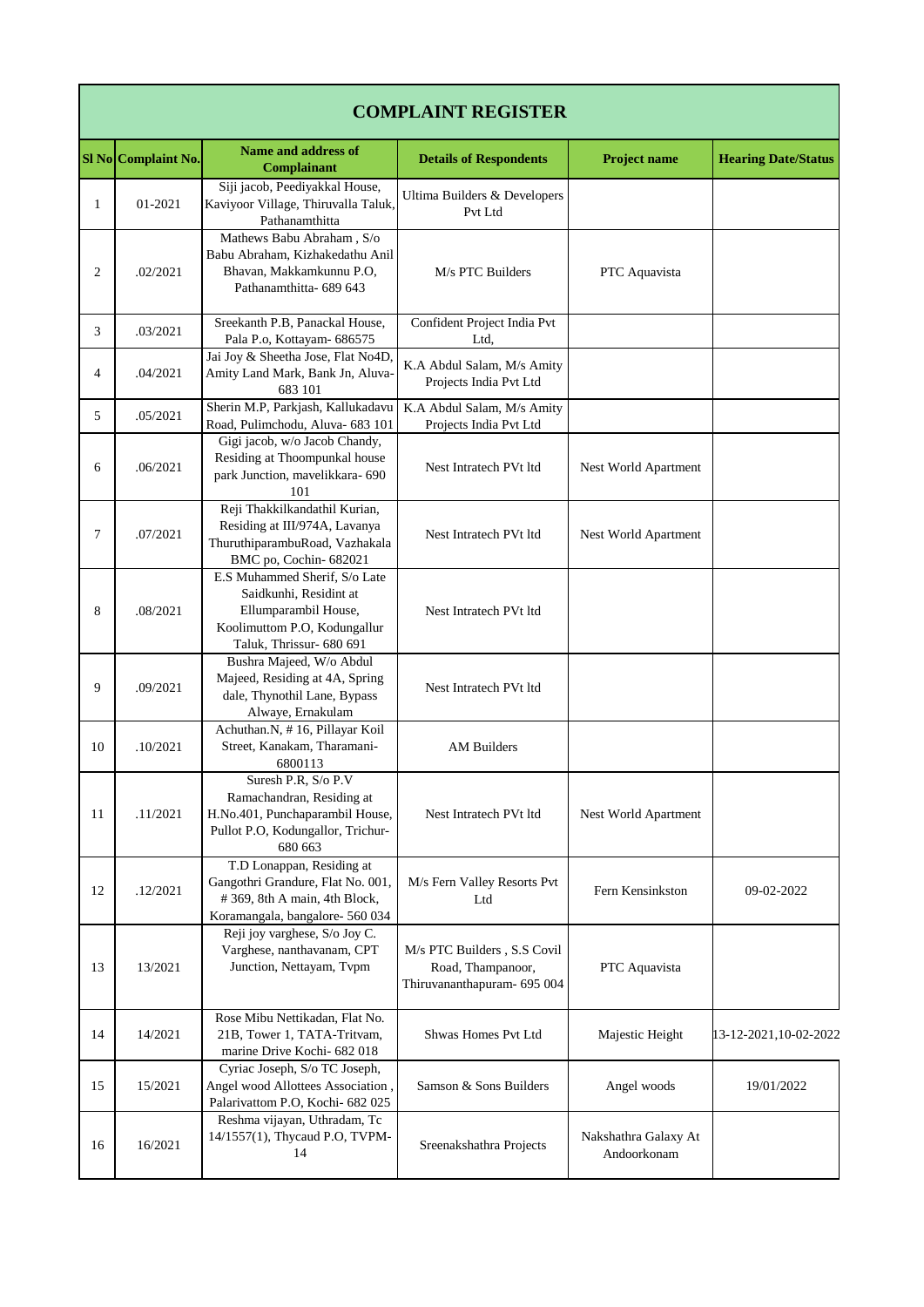| 17 | 17/2021 | Mable .M, Villa-v, Hamnet Hill<br>Crest, Variokonam, 825/L,<br>karakulam P.O, Tvpm- 695 564                                   | $M/s$ Hamnet Builders $&$<br>Developers                    |                        |            |
|----|---------|-------------------------------------------------------------------------------------------------------------------------------|------------------------------------------------------------|------------------------|------------|
| 18 | 18/2021 | Litty Elizebeth Thomas & A.V<br>Thomas, 2CSFS, Richmond<br>Apartments, Sasthamangalam                                         | $M/s$ Hamnet Builders $&$<br>Developers                    |                        |            |
| 19 | 19/2021 | Bijoy Narayanan, College of<br>Architecture, Thenavila, maulayara<br>P.O, Tvpm                                                | M/s Hamnet Builders &<br>Developers                        |                        |            |
| 20 | 20/2021 | Jiju K. mathew& Anila Mathew,<br>Kakkanathil House, Vellayil P.o<br>Chuzhanam, Ezhumattoor P.o,<br>Pathanamthitta             | <b>MIR Realtors Pvt Ltd</b>                                | MIR Jade Heights       |            |
| 21 | 21/2021 | Bindhu vargjese, W/o Late George<br>Varghese, Kuzhiparambil House,<br>Njakkunilam P.O, Vallicode,<br>Kottayam                 | M/s PTC Builders                                           | <b>Western Ghats</b>   | For order  |
| 22 | 22/2021 | P. Santhilingam, 46, Tagor Nagar,<br>Ponneth Temple Road,<br>kadavanthara, kochi                                              | N. jayakrishnan, 8th Floor,<br>NJK Sivam layam Road, Kochi | Lakshmi Vihar Projects | For order  |
| 23 | 23/2021 | Joseph George, pandakasalayil<br>Ansura Bhavan, Attarikom,<br>Omalloor, Pathanamthitta                                        | M/s PTC Builders                                           | <b>Western Ghats</b>   |            |
| 24 | 24/2021 | Ajith Thomas, Pullukattil,<br>Perumpanachi P.o,<br>Changanacherry, Kottayam                                                   | Sahara Prime city Ltd                                      | Sahara Grace Kochi     |            |
| 25 | 25/2021 | Biju Berchamans, S/o P.J<br>Berchmans, Residing at Vyattattil,<br>Edathala P.O, Aluva, Ernakulam                              | M/s Nest Realties Pvt Ltd                                  | Nest World Apartment   |            |
| 26 | 26/2021 | Arjun.A, S/o C. Asok, Residing at<br>Thundil Lekshmi, pallickal P.O,<br>Kattanam Village, mavelikkara,<br>Alappuzha           | M/s Nest Realties Pvt Ltd                                  | Nest Campus Wood       | Disposed   |
| 27 | 27/2021 | Sebastian K. John, S/o John C.D,<br>Residing at Kochuplackal House<br>No. 27/362, University Temple<br>Road, Kochi University | M/s Nest Realties Pvt Ltd                                  | Nest Campus Wood       | Disposed   |
| 28 | 28/2021 | P.K Sunil Kumar, S/o Mr.<br>Kuttappan, Residing at Nandanam,<br>Parepallath Karinganthuruthu,<br>kangoorpilly P.O, Ernakulam  | M/s Nest Realties Pvt Ltd                                  | Nest World Apartment   |            |
| 29 | 29/2021 | C.M.M kasim, S/o Manni,<br>Chemmannur P.O, Punayourkulam,<br>Thrissur                                                         | M/s Nest Realties Pvt Ltd                                  | Nest World Apartment   |            |
| 30 | 30/2021 | Sanal Kumar.S, S/o Sundaresan,<br>Varuvila Puthen Bunglaw,<br>Avanakuzhy, Nellimoodu P.O,<br>Tvpm                             | M/s Vrindavan Apartments                                   | Vrindavan Mist City    | 28/03/2022 |
| 31 | 31/2021 | T.D Lonappan, & Sheeba Residing<br>at Gangothri Grandure, Flat No.<br>001, #369, 8th A Main, 4th Block,<br>Bengalore          | M/s Fern Valley Resorts Pvt<br>Ltd                         | Fern Kensinkston       | 09-02-2022 |
| 32 | 32/2021 | M/s Sunview villa Residents<br>Association, Reg No.DK/<br>TC/128/2019, Plantation,<br>Karimkunnam P.O,<br>Thodupuzha, Idukki  | Mr. Babu Philip & Others                                   | Sunview Villa          | 20-01-2022 |
| 33 | 33/2021 | Saju Sathyan, Sathya Niwas,<br>Puthumana Veedu, Koonayil,<br>paravor, Kollam                                                  | M/s Meritra Homes Pvt Ltd                                  | Meridian Tower Eleven  | 17/03/2022 |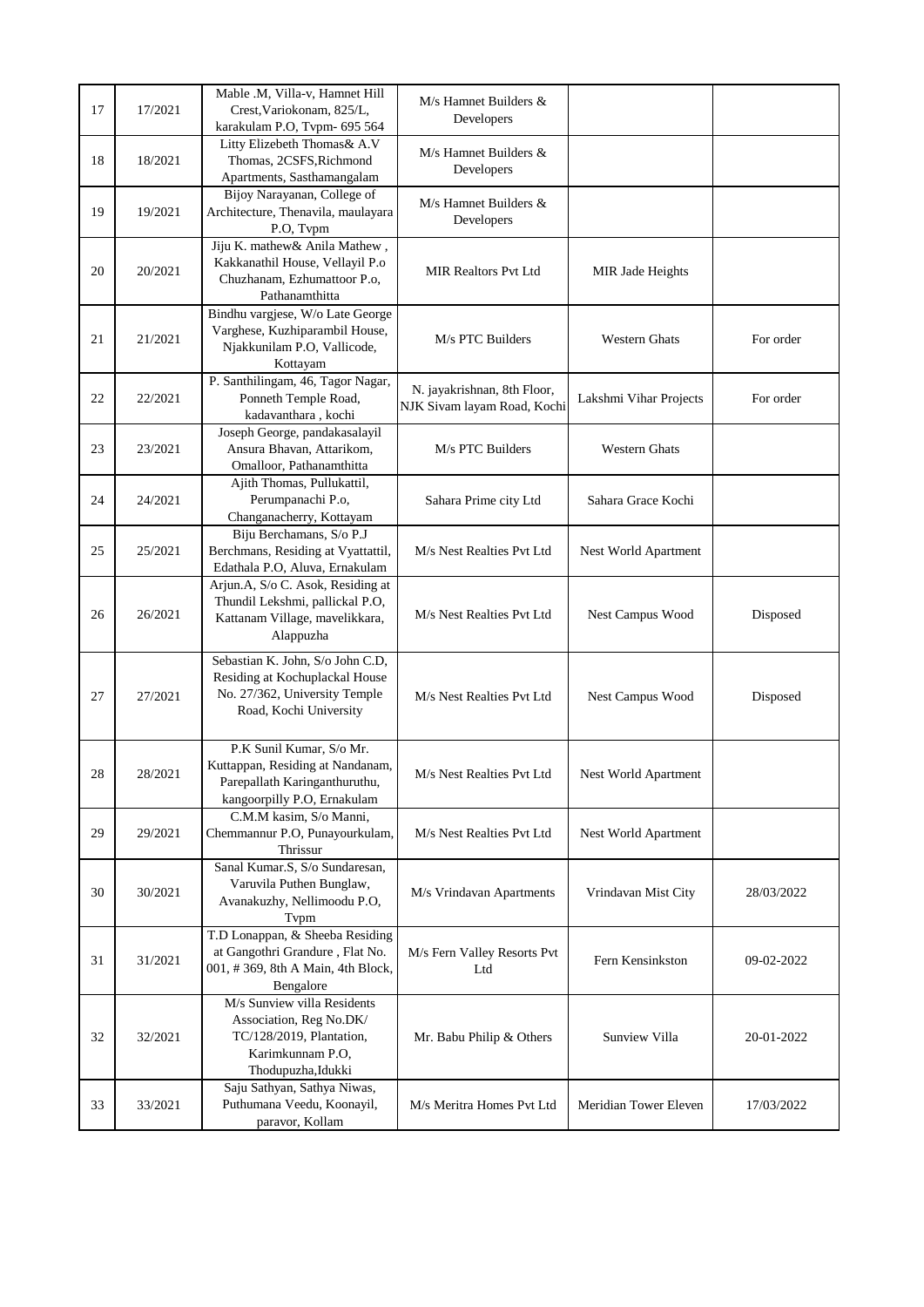| 34 | 34/2021 | Alphonsa Residence Association,<br>PTM/TC/123/2014 represented by<br>its seceretary K.C James<br>Mulamoottil Homes, Alphonsa<br>Apartments, 5th Floor, No.E<br>College Road, kohencherryp.o,<br>Pathanamthitta | Jacob Thomas @Sunny,<br>Mulammoottil House,<br>Kozhencherry P.O       |                          |            |
|----|---------|----------------------------------------------------------------------------------------------------------------------------------------------------------------------------------------------------------------|-----------------------------------------------------------------------|--------------------------|------------|
| 35 | 35/2021 | Sanjay Pulapotta, J-2/102, 1st<br>Floor, Kumar Purva, Sade<br>Satranali, Hadapsar, Opp. Kumar<br>Picasso, Pune                                                                                                 | M/s Galaxy Homes Pvt Ltd                                              |                          |            |
| 36 | 36/2021 | Thomas Vincent & Ligy Vincent,<br>Flat No. 10B, winter mist, Seasons<br>Apartments, Kuravankonam P.O,<br>Thiruvananthapuram                                                                                    | M/s MPS India Holding Pvt<br>Ltd                                      | Apstone villa            |            |
| 37 | 37/2021 | Casa Bonita Villas Phase 2 owners<br>Association, represented by its<br>Secretary Madhu Hareendranathan<br>Mempara P.o, Puthencruz,<br>Ernakulam                                                               | M/s Anna aproperties                                                  |                          |            |
| 38 | 38/2021 | Dr. Nirmala Joseph, 7-B-4(7th<br>Floor), Nest Orchid park,<br>Kalathipady, Kottayam- 686 010                                                                                                                   | M/s Nest Realties Pvt Ltd                                             | Nest Orchid park         |            |
| 39 | 39/2021 | Heera Grand Villa Owners<br>Association, Kukiliya Lane, DPI<br>Jagathy, Thiruvananthapuram- 695<br>014                                                                                                         | Heera Construction Company<br>$(P)$ , Ltd                             | Heera Grand villa        |            |
| 40 | 40/2021 | Dr. Jose George, S/o NV Varkey,<br>Nedumattom House, Inchakundu<br>P.O, Thrissur                                                                                                                               | Dr. Scott Chacko John,<br>Manamkerry House, Vennala<br>P.O. Ernakulam | Alfa Breeze at Thrissur  | Disposed   |
| 41 | 41/2021 | Davis T.o, S.o Ouseph Thattil<br>House, Kizhakkumuri, Thrissur                                                                                                                                                 | Dr. Scott Chacko John,<br>Manamkerry House, Vennala<br>P.O, Ernakulam | Alfa Breeze at Thrissur  | Disposed   |
| 42 | 42/2021 | Sreekumar.M, S/o Late<br>Sethumadhavan, Madhavam,<br>Puthenvettuvazhy, Chembukavu<br>P.O. Thrissur                                                                                                             | Dr. Scott Chacko John,<br>Manamkerry House, Vennala<br>P.O, Ernakulam | Alfa Breeze at Thrissur  | Disposed   |
| 43 | 43/2021 | Thomas K. Mathew & Asha<br>Thomas, Kuzhuvommannil House,<br>Thelliyoor P.O, Mallapally,<br>Pathanamthitta                                                                                                      | M/s Hoysala Project                                                   | Hoysala First, Kottayam  |            |
| 44 | 44/2021 | Valsamma Jose & Jose varghese,<br>Chirayil House, Pakkil P.o, Pallom,<br>Kottayam                                                                                                                              | M/s Hoysala Project                                                   | Hoysala First, Kottayam  |            |
| 45 | 45/2021 | Shibi.A, Plot 81 & 82, Apstone<br>Villa, Andoorkonam,<br>Thiruvannathapuram                                                                                                                                    | MPS India Holding Pvt Ltd                                             | Apstone villa            |            |
| 46 | 46/2021 | S. Balaji Krishna, 4/26, 4th C<br>Cross, maruthi Nagar, Bangalore                                                                                                                                              | M/s Galaxy Homes Pvt Ltd                                              | Galaxy Cloud Space       |            |
| 47 | 47/2021 | Sruthi.R, D/o L.Uthaman Nair, #<br>86, Pavithram, Thampuran nagar,<br>Pulamon (po), Kottarakkara,<br>Kollam                                                                                                    | M/s Nucleus Premium<br>Properties                                     | Nucleus Spells Apartment | 21/03/2022 |
| 48 | 48/2021 | Rajeswari.R, #86, Pavithram,<br>Thampuran nagar, Pulamon (po),<br>Kottarakkara, Kollam                                                                                                                         | M/s Nucleus Premium<br>Properties                                     | Nucleus Spells Apartment | 21/03/2022 |
| 49 | 49/2021 | Spells villas & Apartments Owners<br>Association                                                                                                                                                               | M/s Nucleus Premium<br>Properties                                     | Nucleus Spells Apartment | 21/03/2022 |
| 50 | 50/2021 | Syed Shameerur Rahman, S/o Syed<br>Thameem, 18/1116A, Rahman<br>House, Jail Road, Puthiyara p.o,<br>Kozhikode                                                                                                  | M/s TC-ONE Properties $&$<br>Projects Pvt Ltd                         | TC-One Sky walk          |            |
| 51 | 51/2021 | K.R Ajith Kumar, Flat No. 104,<br>Gloria Grace, E-wing, Bavdhan,<br>Pune-411021                                                                                                                                | M/s Hoysala Project                                                   | Hoysala First, Kottayam  |            |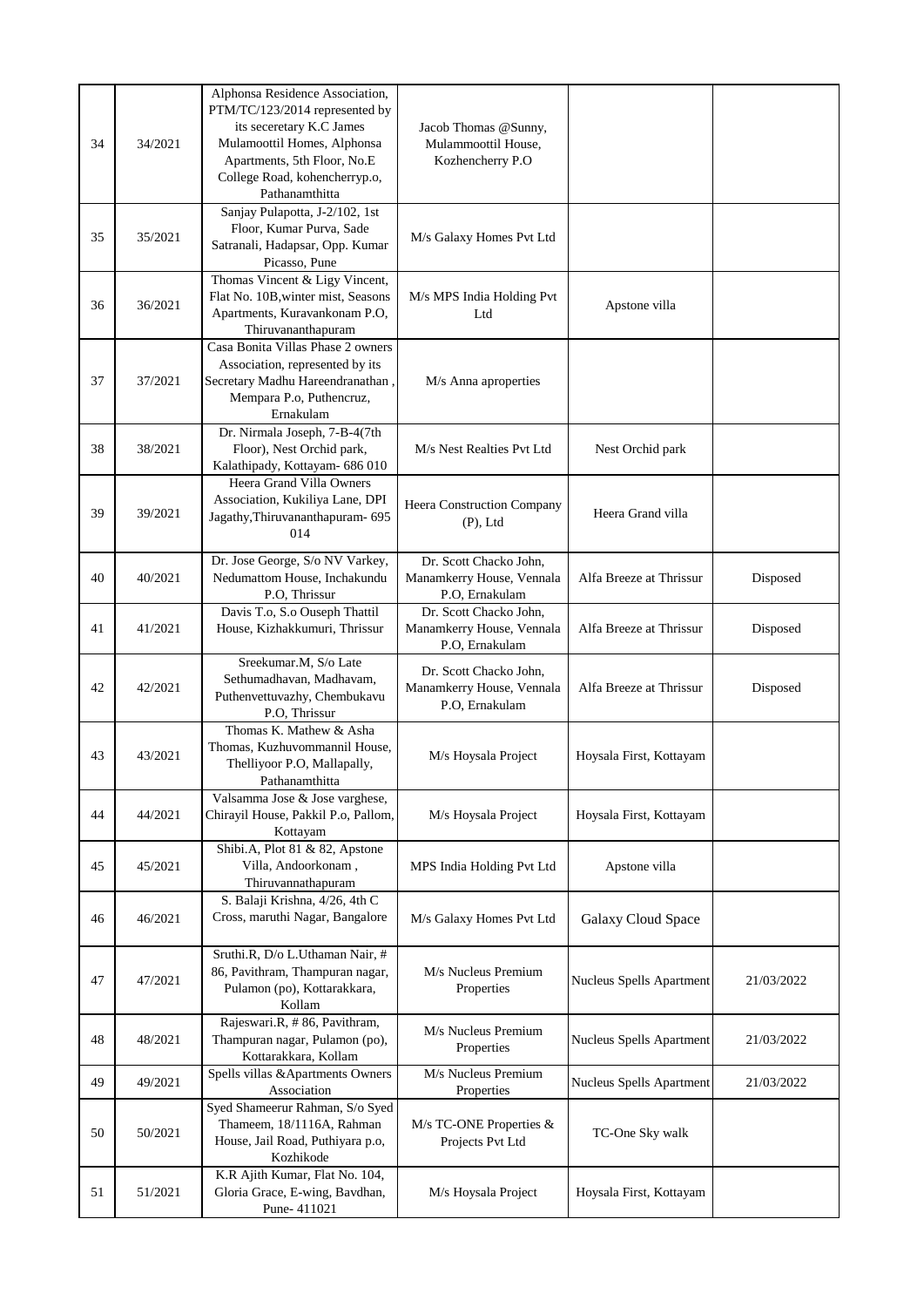| 52 | 52/2021 | S. Subramanian, 62/6234(old<br>XL/161), Retd C.J.K.J Koshy Ave,<br>Opp. Judge Qrts, Ernakulam                                                  | M/s Almark Housing (p) Ltd                                                     | Shanthi Shreyas                    | 24-02-2022 |
|----|---------|------------------------------------------------------------------------------------------------------------------------------------------------|--------------------------------------------------------------------------------|------------------------------------|------------|
| 53 | 53/2021 | Shahsanu, & Iswarya<br>Radhakrishnan, CMC 30,<br>Kannimattam, Cherthala P.O,<br>Alappuzha                                                      | Prestige Estate Projects Ltd                                                   | Prestige Hill side at<br>Ernakulam |            |
| 54 | 54/2021 | Moon waters Owners Association,<br>Reg No. TC/EKM/40/2019, Moon<br>Waters sky villa Apartments,<br>Aquacity, Kottapuram, Alangad<br>P.O, Aluva | M/s Shwas Homes Pvt Ltd                                                        | Moon waters                        |            |
| 55 | 55/2021 | Dr. Sajeed Hashim, Ashraya,<br>Thrirunkkara, Kottayam                                                                                          | M.s Olive Builders &<br>Developers Pvt Ltd                                     | Olive celestina                    | 14/02/2022 |
| 56 | 56/2021 | Ratheesh T.M, Thazhathu Vetil<br>House, malapallippuram P.o, Mala,<br>Thrissur                                                                 | M./s Sanroyal Builders &<br>Contractors Pvt Ltd                                | Sanroyal Evania                    |            |
| 57 | 57/2021 | Technocity Owners Association,<br>Mampilly(H), Near Koratty<br>Church, Thekkumuri village,<br>Korutty P.O, Thrissur                            | M/s RM.Co Infra Structure<br>Developers Pvt Ltd                                | Technocity                         | 04-04-2022 |
| 58 | 58/2021 | Kannur Heights Apartments<br><b>Owners Association Aarat Road,</b><br>Kannur                                                                   | K.v Subha, Dinup Sivaraj,<br>Shabana Sivaraj, Sivasakti,<br>kakkad P.O, Kannur | Kannur Heights<br>Apartments       |            |
| 59 | 59/2021 | Dr. Thilakan T.C, Sreekovil, Green<br>park House No. 50, West<br>Peringavur, Thiruvambady P.O,<br>Thrissur                                     | M/s Vasthuhara Developers &<br>Real Estate Ltd                                 |                                    | 14/01/2022 |
| 60 | 60/2021 | Dr. Anandan K.R, Thriprayat<br>House, Thiruvambadi P.O, Thrissur                                                                               | M/s Vasthuhara Developers &<br>Real Estate Ltd                                 |                                    | 14/01/2022 |
| 61 | 61/2021 | Shyamala Nair, Building No.45,<br>Sat Swarup Society, Awing, Flat<br>No. 802, Tilak Nagar, chembur,<br>Mumbai- 400089                          | M/s Vasthuhara Developers &<br>Real Estate Ltd                                 |                                    | 14/01/2022 |
| 62 | 62/2021 | Saji Kumar Kuzhimannil<br>Vasudevan pillai, Nandanam<br>House, Koipuram P.o, Chenganoor,<br>Pathanamthitta                                     | M/s Vasthuhara Developers &<br>Real Estate Ltd                                 |                                    | 14/01/2022 |
| 63 | 63/2021 | P. Gopala Krishnan, Oduvil house,<br>Puttathil Lane, House No. 51,<br>Cheroor, Thrissur                                                        | M/s Vasthuhara Developers &<br>Real Estate Ltd                                 |                                    | 14/01/2022 |
| 64 | 64/2021 | V.K Raju, TC 18/9(5), Thirumala<br>P.o, Trikkannapuram, Trivandrum                                                                             | M/s Vasthuhara Developers &<br>Real Estate Ltd                                 |                                    | 14/01/2022 |
| 65 | 65/2021 | Geetha Devanand, Achutham P.O.<br>Mundayad, kannur                                                                                             | M/s Vasthuhara Developers &<br>Real Estate Ltd                                 |                                    | 14/01/2022 |
| 66 | 66/2021 | ShyamKumar Nair, Chaithanyam,<br>Peringilipuram, Ennakkad p.O,<br>Chenganoor, Alappuzha                                                        | M/s Vasthuhara Developers &<br>Real Estate Ltd                                 |                                    | 14/01/2022 |
| 67 | 67/2021 | Annie Mathew, Pullikottil (H),<br>Punkunnam P.O, Thrissur                                                                                      | M/s Vasthuhara Developers &<br>Real Estate Ltd                                 |                                    | 14/01/2022 |
| 68 | 68/2021 | Sadashivan Pillai.G, Saraswathy<br>Mandiram, Lekshminad, Cutcherry,<br>Kollam                                                                  | M/s Vasthuhara Developers &<br>Real Estate Ltd                                 |                                    | 14/01/2022 |
| 69 | 69/2021 | Sreeja Sankar, Kunnathully House,<br>Mullassery P.O, Thrissur                                                                                  | M/s Vasthuhara Developers &<br>Real Estate Ltd                                 |                                    | 14/01/2022 |
| 70 | 70/2021 | Shaji.U, Sopanam House,<br>Perummudiyur PO, Palakkad                                                                                           | M/s Vasthuhara Developers &<br>Real Estate Ltd                                 |                                    | 14/01/2022 |
| 71 | 71/2021 | Pramod.R, Nayanam, Puthukkadu<br>P.O, Chavara, Kollam                                                                                          | M/s Vasthuhara Developers &<br>Real Estate Ltd                                 |                                    | 14/01/2022 |
| 72 | 72/2021 | Lalitha Jayachandran,<br>"KrishnaKripa", Kunnath House,<br>Mundoor P.O, Palghat                                                                | M/s Vasthuhara Developers &<br>Real Estate Ltd                                 |                                    | 14/01/2022 |
| 73 | 73/2021 | Ajitha Thariyan, R.H No. 1/1/Xiii,<br>Sidhi Ganesh CHS Sector-2E,<br>Airoli, Navi Mumbai- 400708                                               | M/s Vasthuhara Developers &<br>Real Estate Ltd                                 |                                    | 14/01/2022 |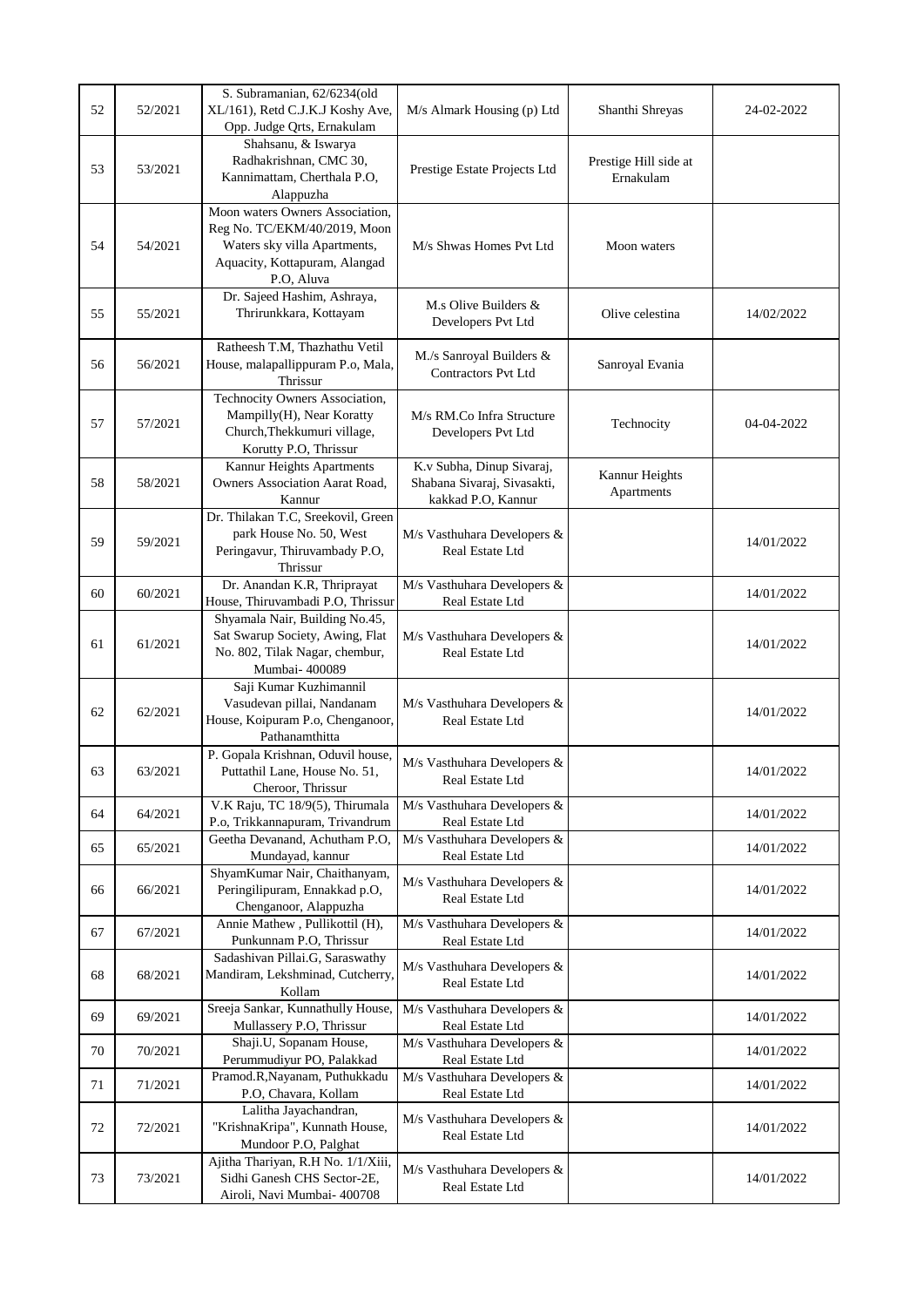|        |         | Naduvil Ettiyat Govindan, Geethan                                       | M/s Vasthuhara Developers &                    |                          |            |
|--------|---------|-------------------------------------------------------------------------|------------------------------------------------|--------------------------|------------|
| 74     | 74/2021 | Chund, Mottammal P.O,<br>Kannapuram, Kannur                             | Real Estate Ltd                                |                          | 14/01/2022 |
|        |         | V.N Ramachandran, Sopanam,                                              | M/s Vasthuhara Developers &                    |                          |            |
| 75     | 75/2021 | House, P.o, peramangalam,                                               | Real Estate Ltd                                |                          | 14/01/2022 |
|        |         | Thrissur<br>Girija Bhaskaran, Binugiri Bhavan,                          |                                                |                          |            |
| 76     | 76/2021 | KG Flour Mill Road, Temple gate                                         | M/s Vasthuhara Developers &<br>Real Estate Ltd |                          | 14/01/2022 |
|        |         | P.o, Thalassery, kannur                                                 |                                                |                          |            |
| 77     | 77/2021 | Vijaya Raghavan Konath,<br>Madhavam P.o, Mundayad, kannur               | M/s Vasthuhara Developers &<br>Real Estate Ltd |                          | 14/01/2022 |
|        |         | WG.CDR P.V Achutham, No.                                                |                                                |                          |            |
| 78     | 78/2021 | 1619, 1st Cross Ramesh Road, T.                                         | M/s Vasthuhara Developers &<br>Real Estate Ltd |                          | 14/01/2022 |
|        |         | Dasarahalli, Bangalore- 560057<br>K.S Kesavaprasad, Kuttamkulangar      |                                                |                          |            |
|        |         | (H), Choondal P.O,                                                      | M/s Vasthuhara Developers &                    |                          |            |
| 79     | 79/2021 | Chammanthatta, Thalappilly,                                             | Real Estate Ltd                                |                          | 14/01/2022 |
|        |         | Thrissur<br>Saseendran P.T, Navaneetham Near                            |                                                |                          |            |
| 80     | 80/2021 | KSEB Substation P.O, Chevayur,                                          | M/s Vasthuhara Developers &                    |                          | 14/01/2022 |
|        |         | kozhikode                                                               | Real Estate Ltd                                |                          |            |
| 81     | 81/2021 | Lal Kannottil, Kannottil, Opp.<br>Aswini Hospital, Ottappalam,          | M/s Vasthuhara Developers &                    |                          | 14/01/2022 |
|        |         | Palakkad                                                                | Real Estate Ltd                                |                          |            |
| 82     | 82/2021 | Shinu K.V, Kuruvath (H), Kanjan,                                        | M/s Vasthuhara Developers &                    |                          | 14/01/2022 |
|        |         | Thrissur<br>Arun.K. Menon, Vadakkemadom,                                | Real Estate Ltd<br>M/s Vasthuhara Developers & |                          |            |
| 83     | 83/2021 | Valiyakulangara P.O, Mavelikkara                                        | Real Estate Ltd                                |                          | 14/01/2022 |
| 84     | 84/2021 | V.S Sachidan, Sannidhi, KSHB                                            | M/s Vasthuhara Developers &                    |                          | 14/01/2022 |
|        |         | Road, Thiruvenkidam, Guruvayoor<br>Rajeevan Thazathuveettil,            | Real Estate Ltd                                |                          |            |
| 85     | 85/2021 | Thazhathuveettil (H), Thaliparambu                                      | M/s Vasthuhara Developers &                    |                          | 14/01/2022 |
|        |         | P.O. Kannur                                                             | Real Estate Ltd                                |                          |            |
|        | 86/2021 | K.S Raviprasad, Kuttankulangara<br>(H), Choondl P.O, Chammanthatta,     | M/s Vasthuhara Developers &                    |                          |            |
| 86     |         | Thalappilly, Thrissur                                                   | Real Estate Ltd                                |                          | 14/01/2022 |
|        |         | Junaid C.A, S/o CEVAbdul Gafoor                                         |                                                |                          |            |
| 87     | 87/2021 | 12/286, C.A House, Kothichira,<br>Kozhikode                             | Nadakkavu Life Space                           |                          | 17-02-22   |
|        |         | Viju Jacob, Sowparnika Premenade                                        |                                                |                          |            |
| $88\,$ | 88/2021 | Square Apartment, Apartment                                             | Sowparnika Projects &                          | Sowparnika Promenade     |            |
|        |         | No.10C, Poonthi Road, Near KIMS                                         | <b>Infrastructure Pvt Ltd</b>                  | square                   |            |
|        |         | Hospital, Anayara P.o, Trivandrum<br>Bradley Gabriel Mark Thompson,     |                                                |                          |            |
| 89     | 89/2021 | 6/24B, Lakshmi Nagar, III Street,                                       | Nest Intratech PVt ltd                         | Nest the world Apartment | 07-03-2022 |
|        |         | Perambur, Chennai- 600011                                               |                                                |                          |            |
|        |         | Joseph Thomas Pulikal, S/o Joseph<br>Thomas, Residing at Pulikal House, |                                                |                          |            |
| 90     | 90/2021 | Near St. Annes School and behind                                        | Nest Intratech PVt ltd                         | Nest the world Apartment | 07-03-2022 |
|        |         | S.B High School, Changanassery                                          |                                                |                          |            |
|        |         | P.O, Kottayam<br>Treasa Joseph, W/o P/O Tomas                           |                                                |                          |            |
|        |         | Puthusserry, Residing at                                                |                                                |                          |            |
| 91     | 91/2021 | Muttamthothil House, Near St.                                           | Nest Intratech PVt ltd                         | Nest the world Apartment | 07-03-2022 |
|        |         | George Church, Church Link Road,<br>Edapally, Ernakulam                 |                                                |                          |            |
|        |         | John Thomas Cheriyan, R/o                                               |                                                |                          |            |
| 92     | 92/2021 | Thuralayil, Deshabhimani Road,                                          | Sahara Prime city Ltd                          | Sahara Grace Kochi       |            |
|        |         | Kaloor, Kochi-17<br>Karivelil Mathew Babu, Karivelil                    |                                                |                          |            |
| 93     | 93/2021 | House, Eravimangalam P.O,                                               | Sahara Prime city Ltd                          | Sahara Grace Kottayam    |            |
|        |         | Kottayam- 686 613                                                       |                                                |                          |            |
| 94     | 94/2021 | John Thomas Cheriyan, R/o<br>Thuralayil, Deshabhimani Road,             | Sahara Prime city Ltd                          | Sahara Grace Kochi       |            |
|        |         | Kaloor, Kochi-17                                                        |                                                |                          |            |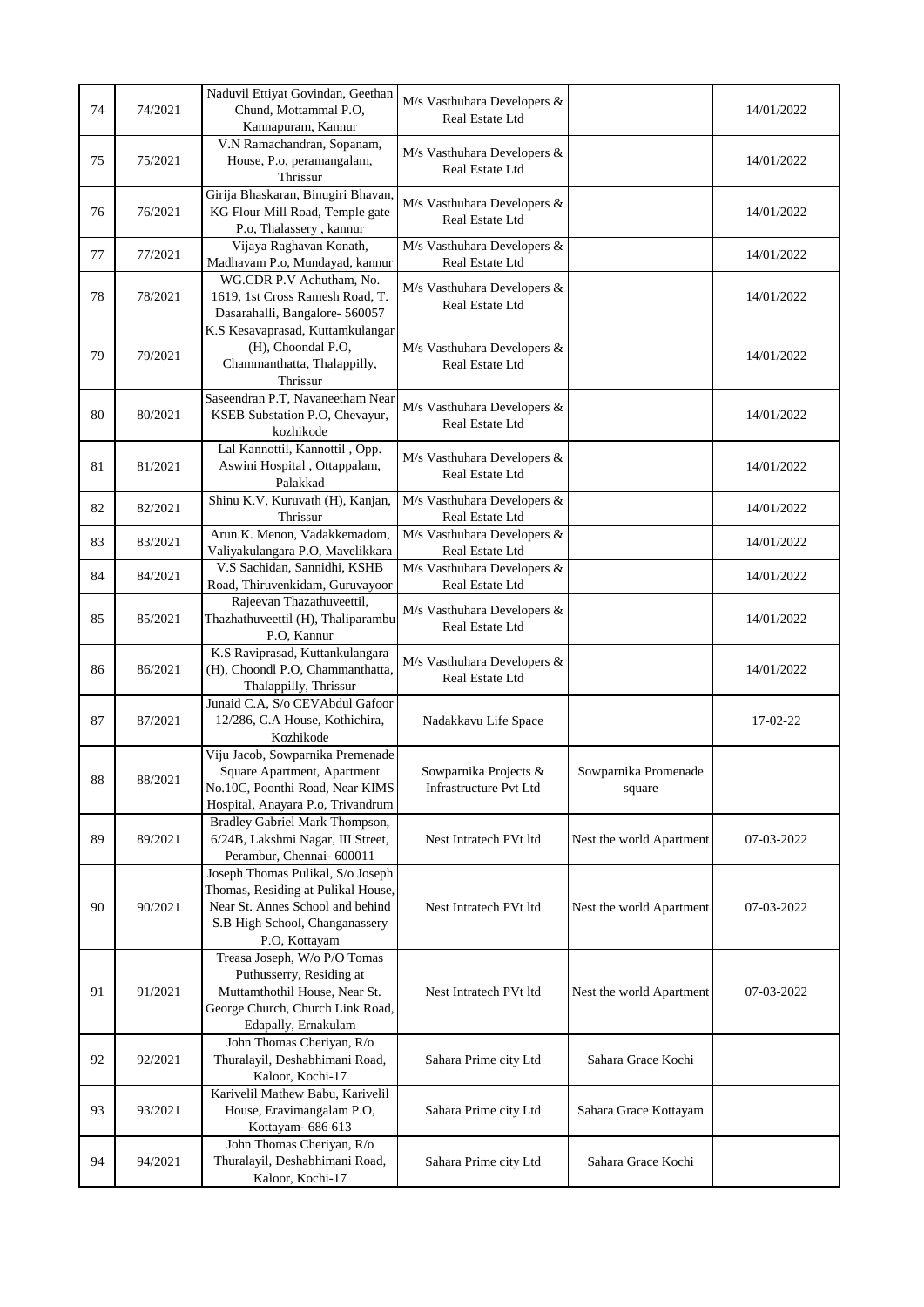| 95  | 95/2021  | Nisha Ajith Menon, Chembalayil<br>House, Irimpanam P.O, Kochi- 682<br>309                                                                                                 | Sahara Prime city Ltd                           | Sahara Grace Kochi            |                        |
|-----|----------|---------------------------------------------------------------------------------------------------------------------------------------------------------------------------|-------------------------------------------------|-------------------------------|------------------------|
| 96  | 96/2021  | P.R Mahadevan, Gayathripooram,<br>Kairali Nagar, Mangayil Junction,<br>Udayamperoor, Kochi                                                                                | Sahara Prime city Ltd                           | Sahara Grace Kochi            |                        |
| 97  | 97/2021  | Timmy Philip, Residing at 309,<br>W54th St. Apt 1C, New York                                                                                                              | Sahara Prime city Ltd                           | Sahara Grace, Kochi           |                        |
| 98  | 98/2021  | vincent Joseph, Skyline Ebony<br>Wood-5, Shyne Road, Vytilla,<br>Kochi- -682 019                                                                                          | Sahara Prime city Ltd                           | Sahara Grace Kochi-           |                        |
| 99  | 99/2021  | Vijayan Keshavan, Saradamma<br>Sreelatha Vijayan, Chaithanya,<br>Union clubroad, Kottayam                                                                                 | Hoysala Projects                                | Hoysala First, Kottayam       |                        |
| 100 | 100/2021 | <b>Favourite Homes Pine County</b><br>Apartments Owners Association,<br>Represented by K.K Philip Kamal<br>Nagar,<br>Nalanchira, Kudappanakkunnu<br>village, TVpm- 695015 | <b>Favourite Constructions</b>                  | Favourite primecity<br>TVpm   |                        |
| 101 | 101/2021 | Silvy Jacob, Carackuttu House,<br>Nattakom P.O, Kottayam                                                                                                                  | $M/s$ Olive Builders $&$<br>Developers Pvt Ltd  | Olive celestina               |                        |
| 102 | 102/2021 | Mathew Abraham, Kalisseril<br>House, Olive Celestina, TBRoad,<br>Kodimatha po, Kottayam                                                                                   | $M/s$ Olive Builders &<br>Developers Pvt Ltd    | Olive celestina               | 14/02/2022             |
| 103 | 103/2021 | Arun Sekhar, Tc 25/1064, Thycaud<br>P.O, Tvpm                                                                                                                             | M/s Ganga Developers                            | Nandhika, Pothencode          | 17/11/2021, 10/02/2022 |
| 104 | 104/2021 | Fousth Arshad, A-4, Kent Illam,<br>Puthiya Road, Vennala, Kochi- 682<br>028                                                                                               | M/s Nest Intratech PVt ltd                      | Nest the world Apartment      | 07-03-2022             |
| 105 | 105/2021 | Suja Sholy, Kaitharam<br>House, Cherai p.O, Ernakulam                                                                                                                     | M/s Nest Intratech PVt ltd                      | Nest the world Apartment      | 07-03-2022             |
| 106 | 106/2021 | Nandakumar Padath, Pradise Villa,<br>paradise Road, Vytilla, Kochi                                                                                                        | Syama Dynamic Projects<br>Developers Pvt Ltd    | Paradiso at poonithura        |                        |
| 107 | 107/2021 | Sowparnika Vaishnavaom<br>Apartments Owners Association                                                                                                                   | Sowparnika Projects &<br>Infrastructure Pvt Ltd | Sowparnika Vaishnavom         | Reserve for orders     |
| 108 | 108/2021 | ADHOC committee of allottees of<br>GRTL Gardenia Association,<br>Ernakulam                                                                                                | <b>GRTL Infrastructure Pvt ltd</b>              | <b>GRTL</b> Gardenia          |                        |
| 109 | 109/2021 | Kotherithara Manuel Joseph, S/o<br>Mr. K.J Manuel, Residing at<br>48/1138, Elamakkara, Kochi                                                                              | M/s Nest Intratech PVt ltd                      | Nest the world Apartment      | 03-03-2022             |
| 110 | 110/2021 | Noel Thomas George, S/o Thomas<br>George, Esiding at 7/1525,<br>Chalasseril, 7 Chandranagar<br>colony, Marutharoad Panchayath,<br>Marutharod village, Palakkad            | M/s Nest Intratech PVt ltd                      | Nest the world Apartment      | 03-03-2022             |
| 111 | 111/2021 | Sreekumar K.G, Villa No.02,<br>Pravasinakshtra, Cherukode, Peyad,<br>Trivandrum- 695 573                                                                                  | M/s Sree Nakshatra<br>Developers                |                               |                        |
| 112 | 112/2021 | Dr. Rinku Kurian George, S/o<br>George Kurian, Residing at<br>No.15(Old), No.21(New), Balfour<br>Road, Kellys, Chennai- 600 010                                           | M/s Nest Intratech PVt ltd                      | Nest-Campuswood               |                        |
| 113 | 113/2021 | Suraj Kumar Sumitran, Supalitha<br>Nilayam, Onden Road, Kannur-<br>670 001                                                                                                | M/s Kannur Heights<br>Apartments                | Kannur Heights<br>Apartments  | Disposed               |
| 114 | 114/2021 | Pramod Kumar P.V, 2B, 2nd Floor,<br>Pearl Manor, Opposite to CPT,<br>Vattiyoorkavu-695 013                                                                                | Lalith & Associates                             | Pearl Manor,<br>Vattiyoorkavu | Disposed               |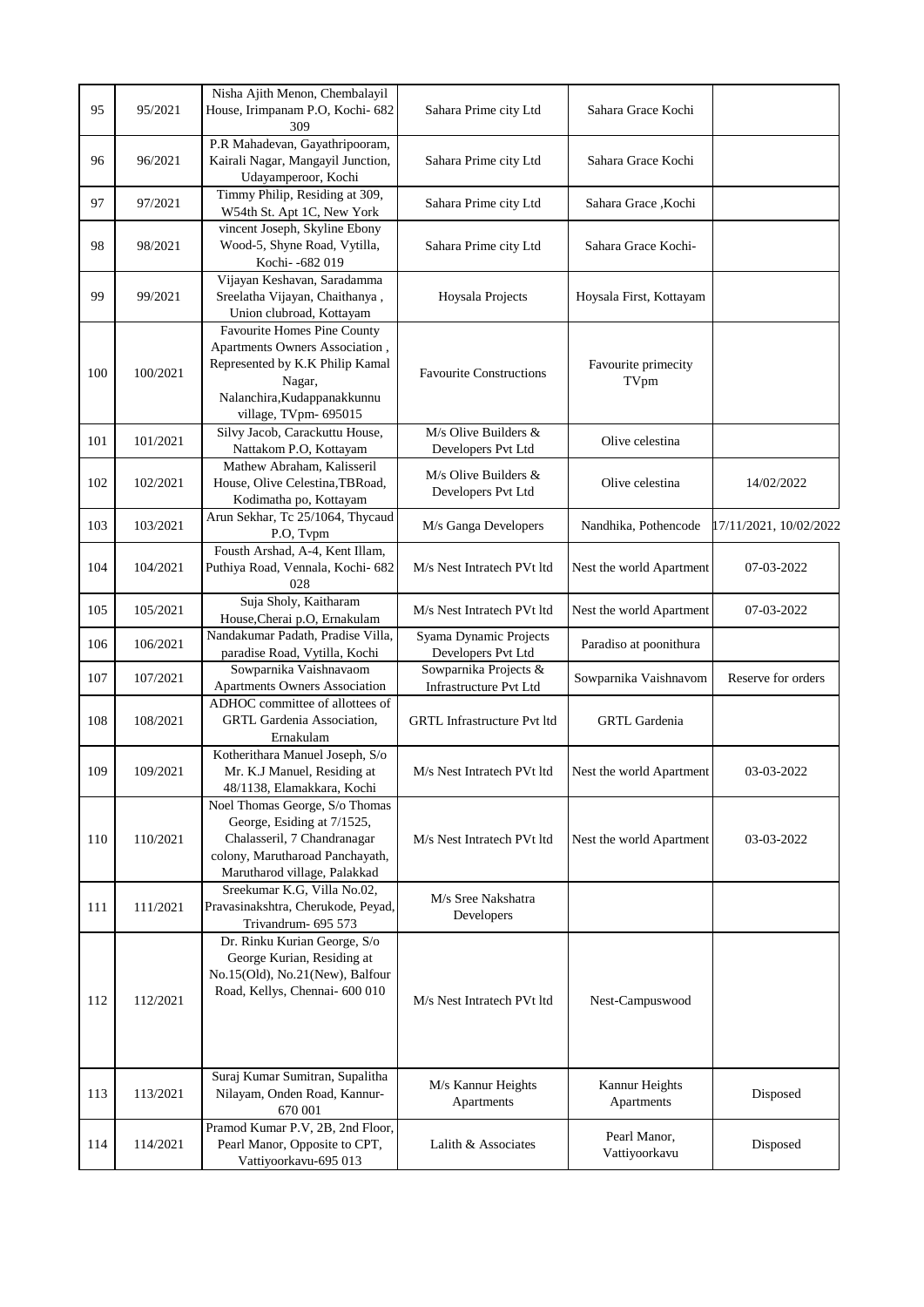| 115 | 115/2021 | Dr. Rinku Kurian George, S/o<br>George Kurian, Residing at<br>No.15(Old), No.21(New), Balfour<br>Road, Kellys, Chennai- 600 010                                      | M/s Nest Intratech PVt ltd                                                                                        | Nest-Campuswood-Pine                        | Disposed   |
|-----|----------|----------------------------------------------------------------------------------------------------------------------------------------------------------------------|-------------------------------------------------------------------------------------------------------------------|---------------------------------------------|------------|
| 116 | 116/2021 | Dr. Praveen Jayakumar, S/o Dr.<br>R.V Jayakumar, Residint at<br>Sindoor, Ancherial Gardens,<br>Gandhinagar P.O, Kottayam- 686<br>008                                 | M/s Nest Intratech PVt ltd                                                                                        | Nest-JKH Signature,<br>Aluva                | 02-03-2022 |
| 117 | 117/2021 | Issac Daniel, Residng at<br>Thekkekkara House, CMRRA-39,<br>Mammala Road, Edappally Road,<br>Edappally, Kochi- 682 024                                               | M/s Nest Intratech PVt ltd                                                                                        | Nest-Campuswood-Pine                        |            |
| 118 | 118/2021 | Sheeja Chakkappan, W/o N.K<br>Chakkappan, Residing at<br>Nellessery House, Near school<br>ground, Vallappad P.o, Thrissur                                            | M/s Nest Intratech PVt ltd                                                                                        | Nest World Apartment                        | 07-03-2022 |
| 119 | 119/2021 | Iftekhar S Falke, S/o Shafeeque<br>Falke, Residing at B-7, 4th Floor,<br>Kuwari Mahal, Opp. Memon<br>Masjid, Valipeer Road, Kalyan<br>West Mumbai, Thane, Maharastra | M/s Nest Intratech PVt ltd                                                                                        | Nest Campus Wood                            | Disposed   |
| 120 | 120/2021 | Anish J.M & Asha Joseph,<br>SouthPullayil House, Door No.<br>59/4746, Chitoor Road, Cochin                                                                           | M/s Infra Housing Pvt Ltd                                                                                         | Infra Proxim Apartment,<br>Edapally, Cochin | 09-03-2022 |
| 121 | 121/2021 | Sujatha Boban@ Sujatha<br>Madamakal Lawrence, W/o Mr.<br>Boban Varghese Resident of<br>Hebron H. No. 2850, A/33,<br>Thammanam P.o, Kochi- 682 032                    | Sahara Prime city Ltd                                                                                             | Sahara Grace, Kochi                         |            |
| 122 | 122/2021 | V. S BAbuRaj & Indulekha<br>Baburaj, 41/2875, Nedungadan<br>Residency, Thrikkanarvattom<br>Desom, Ernakulam North P.o,<br>Ernakulam- 682 018                         | M/s Travancore Builders Pvt<br>Ltd                                                                                | Travancore Swiss Garden<br>Club villas      |            |
| 123 | 123/2021 | Mohammed Shafeeq, Sony .M<br>Shafeeq, Flat No. 1204 A,<br>Confident Phonenix III, FCI Road,<br>Kazhakuttam, Tvpm                                                     | Sanroyal Builders &<br><b>Contractors Pvt Ltd</b>                                                                 | Sanroyal Saneta                             |            |
| 124 | 124/2021 | Divya Krishnakumar, " Karthika",<br>MLA Road, Kovoor, Chevayur<br>Amson Chevayur Desom,<br>Kozhikode- 673 017                                                        | M/s Calicut Landmark<br>Builders & Developers Pvt Ltd                                                             |                                             |            |
| 125 | 125/2021 | Francis Ambattu Chacko, 9-A,<br>Skyline Marble Arch, Judges<br>Avenue, Kaloor, Ernakulam- 682<br>017                                                                 | M/s Asten Realtor Pvt Ltd                                                                                         |                                             |            |
| 126 | 126/2021 | Markose Xavier, Kandathil, 63-<br>Aradhana Nagar, Sankers Junction,<br>Kollam-691 001                                                                                | Secretary, The Ernakulam Co-<br>operative House construction<br>Society Hd, No.E 169,<br>giriNagar, Kochi-682 020 |                                             |            |
| 127 | 127/2021 | Jais M. Thomas, S/o Mr. M.M<br>Thomas, Residing at<br>MangalathuHouse, KAU P.O,<br>Vellanikkara Village, Thrissur<br>Taluk-680656                                    | Nest Intratech PVt ltd                                                                                            | Nest the world Apartment                    | 07-03-2022 |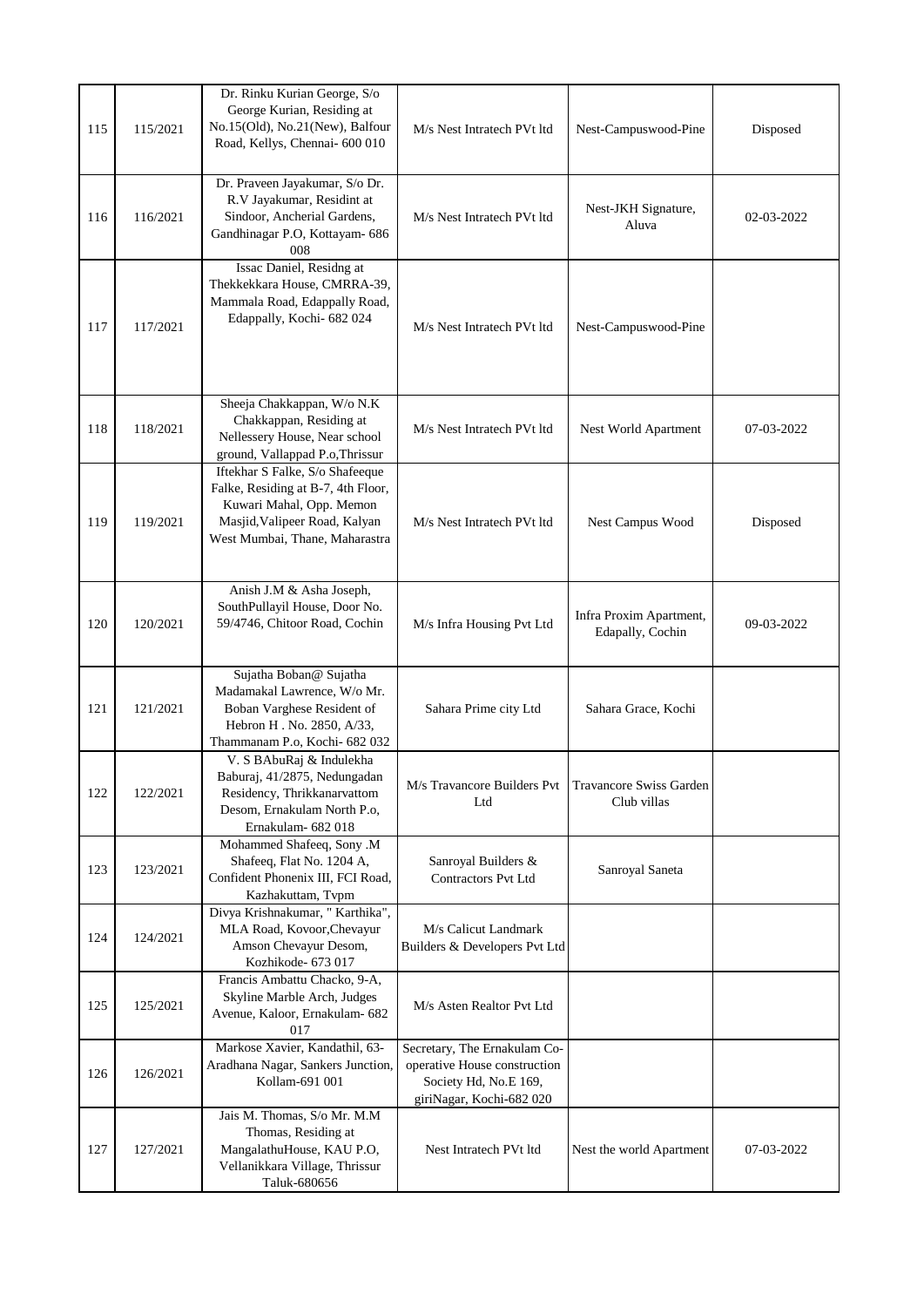| 128 | 128/2021 | Johnson Paul Kunnapilil, S/o Late<br>Varkey Paulose, kuappillilHouse,<br>Karimannur p.o, Thodupuzha<br>Taluk, Idukki                                                                                               | Nest Intratech PVt ltd                                                                     | <b>JKH</b> Signature                 |            |
|-----|----------|--------------------------------------------------------------------------------------------------------------------------------------------------------------------------------------------------------------------|--------------------------------------------------------------------------------------------|--------------------------------------|------------|
| 129 | 129/2021 | Muhamed Valiya Mundok, Najmas,<br>P.o Konath Road, Azhiyoor,<br>vadakara, Kozhikode                                                                                                                                | Galaxy Homes Pvt Ltd                                                                       | Galaxy Cloudspace                    |            |
| 130 | 130/2021 | Sowparnika Shridhi Towers Phase<br>2 Owners Association, Represented<br>by its Secretary Rupesh Kumar<br>Sinha, S/o Nanda kumar Sinha, Flat<br>No. 1L, Shridi Phase 2,<br>Sowparnika, Mukkolakkal P.o,<br>Typm     | M/s Sowparnika Projects &<br><b>Infrastructure Pvt Ltd</b>                                 | Sowparnika Shridhi<br>Towers Phase 2 |            |
| 131 | 131/2021 | <b>Skywings Members</b><br>Society, Represented by its secretary<br>Mr. Jagadeesan B. Nair, 7M,<br>Nikunjam EstateJagathy, Thycaud<br>P.o. Tvpm                                                                    | Alka Venture Pvt Ltd                                                                       | Alka Venture                         | 28-02-2022 |
| 132 | 132/2021 | Nirmala V Prabhu & srithish M<br>Prabhu, Vembrakkatt, Kalabhavan<br>Road, Kochi                                                                                                                                    | P.A Jinas, M/s Galaxy Homes<br>Pvt Ltd                                                     | Galaxy Cloud space                   |            |
| 133 | 133/2021 | L. Mohanan & P. Sreelatha, Flat<br>No. 3-A, NJK Narayaneeyam<br>Apartments, Panampally Nagar,<br>Ernakulam                                                                                                         | P.A Jinas, M/s Galaxy Homes<br>Pvt Ltd                                                     | Galaxy Cloud space                   |            |
| 134 | 134/2021 | Sabarinath .G, S/o Late Govindan<br>Nair, Residing at TC 86/799(1),<br>Sree Sankaram, Perunthanni,<br>Vallakadavu P.o, Tvpm                                                                                        | M/s Sowparnika Projects &<br>Infrastructure (p) Ltd                                        |                                      | 21/03/2022 |
| 135 | 135/2021 | Shamy Alias Kochupurackal<br>House, Kannamkulam Road,<br>Kothamangalam                                                                                                                                             | M/s Greencity Heritage Pvt<br>Ltd                                                          |                                      |            |
| 136 | 136/2021 | <b>Tritvam Apartment Owners</b><br>Association Represented by its<br>secretary Sunil Kumar<br>Pankajakshan, S/o N.<br>Pankajakshan, Residing at Flat No.<br>738 D, Tritvam Apartments<br>Goshree Pachalam LinkRoad | Tata Reality Infrasturcture Ltd                                                            | Thrithwam                            | 21/03/2022 |
| 137 | 137/2021 | Shruti RajendranKunnamal, D/o<br>Liji Rajendran, parakkal<br>House, Mannamangalam,<br>Navadichira, Thrissur                                                                                                        | M/s Sanroyal Builders &<br><b>Contractors PVt Ltd</b>                                      |                                      |            |
| 138 | 138/2021 | Daisy V.K & Shais Paul, Pellissery<br>House, H.No. 895, Ward No. 51,<br>"AVE MARIA", kanjany Road,<br>Near Nirmala Press, Ayyanthole,<br>Thrissur                                                                  | M/s Sanroyal Builders &<br>Contractors PVt Ltd                                             |                                      |            |
| 139 | 139/2021 | Dr. Ambili V.M, D/o<br>Mohanadasan.V, Arunodhayam<br>Venmenad House, East Fort P.o,<br>Thrissur                                                                                                                    | M/s Sanroyal Builders &<br>Contractors PVt Ltd                                             | Sanroyal Evania                      |            |
| 140 | 140/2021 | Dipika Chavda                                                                                                                                                                                                      | Kenza Holding Resorts<br>Development Pvt Ltd                                               |                                      |            |
| 141 | 141/2021 | Dr. Melvin Aby Simon<br>Tharamannil House, Kottathoor<br>P.o, Ayroor, Ranny, Pathanamthitta                                                                                                                        | Nest Realties India Pvt Ltd                                                                | The Mosaic Project,<br>Trivandrum    | 21/02/2022 |
| 142 | 142/2021 | M/s PTC Developers PTC Towers,<br>S.S Kovil Road, Thampanoor P.o                                                                                                                                                   | Rachel Mathew,<br>Thundiyamkulathu House,<br>Pariyaram P.o, Mallappally,<br>pathanamthitta | <b>PTC Western Ghats</b>             | 30/03/2022 |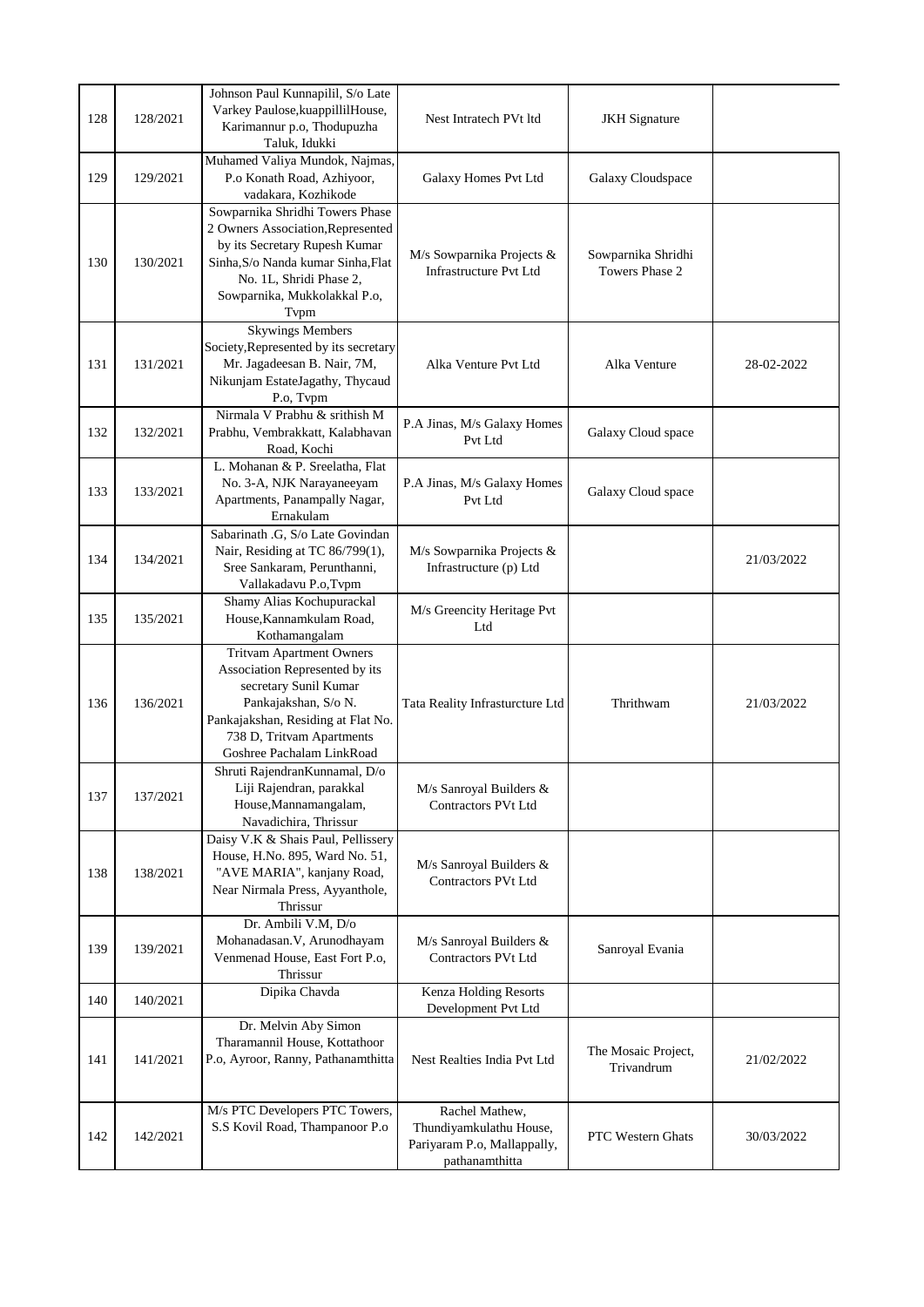| 143 | 143/2021 | M/s PTC Developers PTC Towers,<br>S.S Kovil Road, Thampanoor P.o                                                                                                       | Joseph George Padakailayil,<br>Ansura Bhavan, Attarikonam,<br>Omalloor, Pathanamthitta                                        | <b>PTC Western Ghats</b>                        | 30/03/2022 |
|-----|----------|------------------------------------------------------------------------------------------------------------------------------------------------------------------------|-------------------------------------------------------------------------------------------------------------------------------|-------------------------------------------------|------------|
| 144 | 144/2021 | M/s PTC Developers PTC Towers,<br>S.S Kovil Road, Thampanoor P.o                                                                                                       | Saji Baby Mathews,<br>Nellimoottil House,<br>Mundaukottakkal P.o,<br>Pathanamthitta                                           | <b>PTC</b> Western Ghats                        | 30/03/2022 |
| 145 | 145/2021 | M/s PTC Developers PTC Towers,<br>S.S Kovil Road, Thampanoor P.o                                                                                                       | Babu Pappy & Saramma Babu,<br>Vazhayil House,<br>Makkamkunnu, Pathanamthitta<br>P.o.                                          | PTC Western Ghats                               | 30/03/2022 |
| 146 | 146/2021 | M/s PTC Developers PTC Towers,<br>S.S Kovil Road, Thampanoor P.o                                                                                                       | Mathew Koshy, Tata coffee<br>Employee, Valaparai, Tamil<br>nadu                                                               | <b>PTC</b> Western Ghats                        | 30/03/2022 |
| 147 | 147/2021 | M/s PTC Developers PTC Towers,<br>S.S Kovil Road, Thampanoor P.o                                                                                                       | Salin Sajan george,<br>Neelummoottil Apartments,<br>Mundukottackal P.o,<br>pathanamthitta                                     | PTC Western Ghats                               | 30/03/2022 |
| 148 | 148/2021 | M/s PTC Developers PTC Towers,<br>S.S Kovil Road, Thampanoor P.o                                                                                                       | Fr. Koshy Philip,<br>ThengumtharayilHouse, Plot<br>No. 37, SankaradasarStreet,<br>Ramalinga Nagar,<br>Puzhuthivakkom, Chennai | <b>PTC Western Ghats</b>                        | 30/03/2022 |
| 149 | 149/2021 | M/s PTC Developers PTC Towers,<br>S.S Kovil Road, Thampanoor P.o                                                                                                       | Joby Abraham, S/o Abraham,<br>Kalayil House,<br>Cheenkalthadom P.o, Mylapra<br>Village , Konni Taluk,<br>Pathanamthitta       | PTC Western Ghats                               | 30/03/2022 |
| 150 | 150/2021 | M/s PTC Developers PTC Towers,<br>S.S Kovil Road, Thampanoor P.o                                                                                                       | James Vilayil & Suja James,<br>Vilayil House, Near St. George<br>Church, kalanjoor P.o,<br>Pathanamthitta                     | PTC Western Ghats                               | 30/03/2022 |
| 151 | 151/2021 | <b>Grace Land Foundation Residents</b><br>welfare Association, Represented<br>by its Secretary V.B Sreedharan,<br>Grace Land Foundation<br>Pangarapilly, Mulamthuruthy | M/s Grace Land Foundation                                                                                                     | Grace land Retirement<br>Homes                  | 22/02/2022 |
| 152 | 152/2021 | Nisha.K Residing at House No.<br>13/173, machingal House, Kechery,<br>Perumannu, Thrissur                                                                              | M/s Sanroyal Builders &<br><b>Contractors Pvt Ltd</b>                                                                         |                                                 |            |
| 153 | 153/2021 | D. Gopalan, makiram, JNTS Street,<br>Arayoor P.o, Tvpm                                                                                                                 | M/s Aarjay Dwelling (p) Ltd                                                                                                   |                                                 | 07-02-2022 |
| 154 | 154/2021 | Jose. K George & Kunjamma Jose,<br>Lords 11B, Skyline Imperial<br>gardens, Palarivattom, Kochi                                                                         | Sobha Ltd                                                                                                                     |                                                 |            |
| 155 | 155/2021 | Arun C. Mathew, Flat No. 5B,<br>Sowparnika Promenad Square,<br>Poonthi Road, Aanayara P.o,<br>Trivandrum                                                               | M/s Sowparnika Project                                                                                                        | Sowparnika Promenade<br><b>Square Apartment</b> |            |
| 156 | 156/2021 | Prathiba A.p, Kakkat House,<br>Kadalundi, Kozhikode                                                                                                                    | M/s Tc-One Properties &<br>Projects Ltd                                                                                       |                                                 | Dispossed  |
| 157 | 157/2021 | Zuhara Kottiyadan, Liya Dale,<br>Padikkapurath, Olavanna P.o,<br>Kozhikode                                                                                             | M/s Tc-One Properties &<br>Projects Ltd                                                                                       |                                                 | Dispossed  |
| 158 | 158/2021 | Febina.M, Mattummathodi House,<br>Fire station Road, Perinthalmanna,<br>Malappuram                                                                                     | M/s Tc-One Properties &<br>Projects Ltd                                                                                       |                                                 | Dispossed  |
| 159 | 159/2021 | Noushad N.C, Navas Manzil,<br>Kolathara Cheruvannur, Kozhikode                                                                                                         | M/s Tc-One Properties &<br>Projects Ltd                                                                                       |                                                 | Dispossed  |
| 160 | 160/2021 | Abin Palathummal & Nimisha<br>Valsan, Palattummal,<br>Chathamangalam, Kozhikode                                                                                        | $M/s$ Tc-One Properties &<br>Projects Ltd                                                                                     |                                                 | Dispossed  |
| 161 | 161/2021 | Ajeesh M.D, Nandanam, Menon<br>Parambil, Palakottu Vayal,<br>Kottamparampa P.o, Calicut                                                                                | M/s Tc-One Properties &<br>Projects Ltd                                                                                       |                                                 | Dispossed  |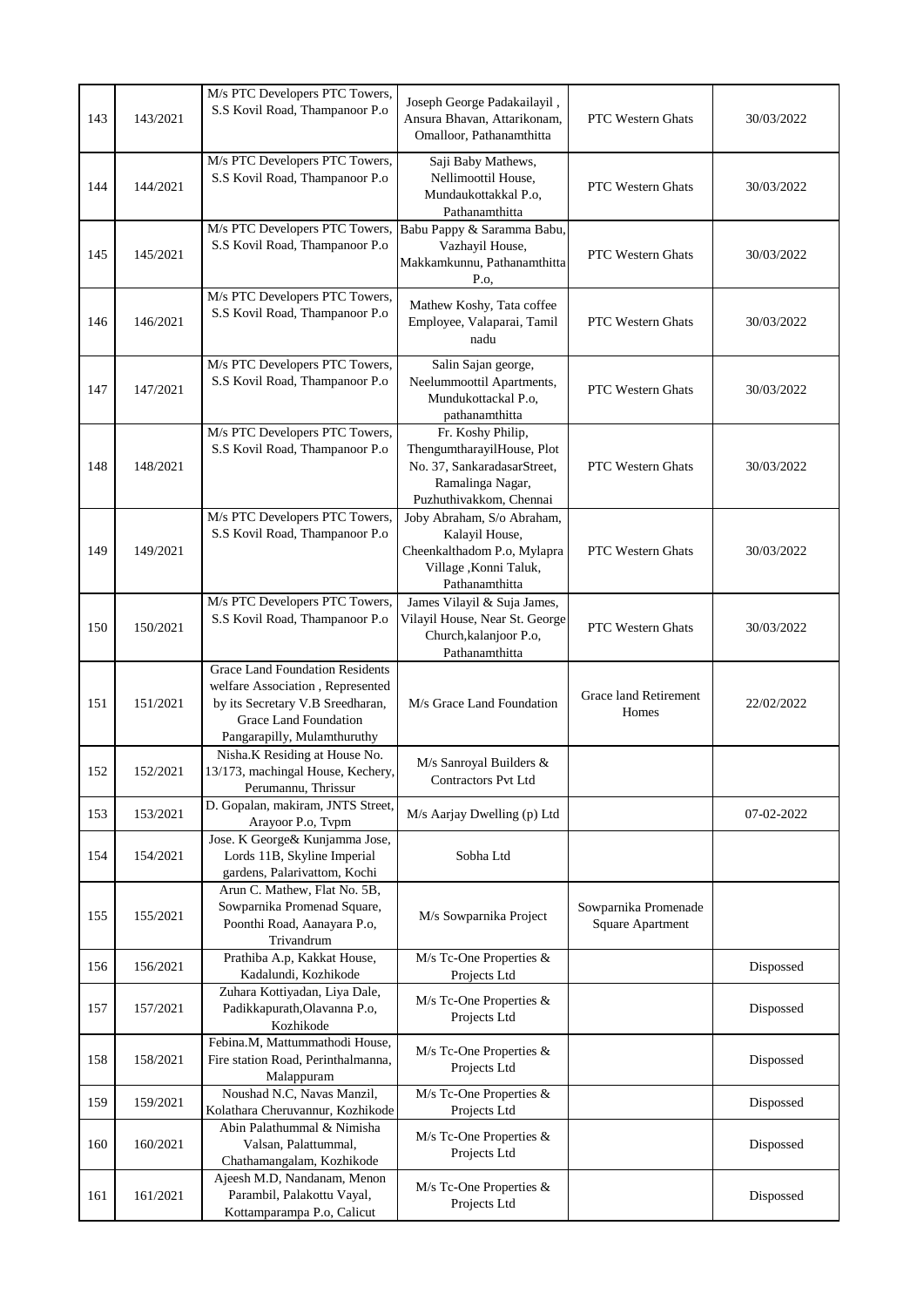| 162 | 162/2021 | Rahul Pookatu & Lavanya<br>Lakshman, Karuthedath,<br>Painkottupuram P.o, Kozhikode                                                                        | M/s Tc-One Properties &<br>Projects Ltd                    |                                      | Dispossed             |
|-----|----------|-----------------------------------------------------------------------------------------------------------------------------------------------------------|------------------------------------------------------------|--------------------------------------|-----------------------|
| 163 | 163/2021 | Linson V.V, S/o Varghese V.J,<br>Residing at House Number 22/324,<br>Vattamkalel House, Padavucaud,<br>Kuttannellur P.o, Puthur village,<br>Thrissur      | M/s Sanroyal Builders &<br>Contractors PVt Ltd             | Sanroyal Evania                      |                       |
| 164 | 164/2021 | E.P Thomas & Daisy Thomas,<br>Chitra 207"B" Wing, Dewan and<br>Sons Hsg Socy, Dewanman, Vasai<br>Road, West Palghar, Maharastra                           | M/s Meera Homes                                            |                                      | 14/02/2022            |
| 165 | 165/2021 | Jibin Joseph, S/o A.A Joseph,<br>House No. 4/437, Akkara House,<br>Pulakkattu Kara, Chittissery P.o,<br>Nenmanikkara village, Thrissur                    | M/s Sanroyal Builders &<br><b>Contractors PVt Ltd</b>      | Sanroyal Evania                      |                       |
| 166 | 166/2021 | Balaraman Chatambil, Flat No.<br>205, Devi Garden Apartments, St<br>no. 8, Habsiguda, Telengana                                                           | M/s Sanroyal Builders &<br><b>Contractors PVt Ltd</b>      | Sanroyal Evania                      |                       |
| 167 | 167/2021 | Dr. Benny George, vazhaplatha<br>village, House No. 56, P.o Lane,<br>Nalanchira P.o                                                                       | M/s Samson & Sons Builders<br>and Developers Pvt Ltd       |                                      |                       |
| 168 | 168/2021 | George Varghese & Rachel Renu<br>Zachariah, Represented by C.<br>Geevarghese(POA) holder,<br>Pattathil, Kottamugal, Nalanchira                            | M/s Samson & Sons Builders<br>and Developers Pvt Ltd       |                                      |                       |
| 169 | 169/2021 | Praveen.J, Deepasree, Mundakkal<br>East, Kollam-691001                                                                                                    | M/s Galaxy Homes Pvt Ltd                                   |                                      |                       |
| 170 | 170/2021 | Nakshathra Galaxy Villa Owners<br>Association, Registration No.<br>TVM/TC/389/2020, Nakshathra<br>Galaxy villa, Society Junction,<br>Powdikonam P.o, Tvpm | Sree Nakshathra Projects &<br>Developers Pvt Ltd           |                                      |                       |
| 171 | 171/2021 | Hari. M.s, S/o Madhusoodanan<br>Nair, Madhusyamam, Railway<br>station Road, Neyyattinkara                                                                 | M/s Chevroon Builders &<br>Realtors P (Ltd)                | Chevroon Brookvilla<br>Vattiyoorkavu | $09-02-22$            |
| 172 | 172/2021 | Pramod Sivanandan, Thannal, Tc<br>76/2101(1), Olankuzhi, Anayara,<br>Trivandrum                                                                           | M/s Galaxy Homes Pvt Ltd                                   |                                      |                       |
| 173 | 173/2021 | Sutiksha Sudhakaran, Ushus,<br>15/435, TC 2/1079, Harinagar<br>Main street, Punkunnam P.o,<br>Thrissur- 680 002                                           | M/s Galaxy Homes Pvt Ltd                                   | Galaxy Pine Court                    | 25/02/2022            |
| 174 | 174/2021 | Jiju Raj, Represented by POA<br>Grace Anto, Villa No.44, Skyline<br>Plan Spring villas, Vadavathoor<br>P.o, Kottayam- 686 010                             | M/s N.T Paul Built Tech Pvt<br>Ltd, Kottayam               | Lords valley                         | 23/02/2022            |
| 175 | 175/2021 | Sreevalsan.B, Flat No. 3E,<br>Sowparnika Promenadesquare,<br>Poonthi Road, AanayaraP.o,<br>Trivandrum- 695 029                                            | M/s Sowparnika Projects &<br><b>Infrastructure Pvt Ltd</b> | Promenande Square<br>Apartments      | 20-12-2021,10-02-2022 |
| 176 | 176/2021 | Sanjay Sukumar, S/o K. Sukumar,<br>Residing at B 308, Urban bliss,<br>Survey No. 286 iD, Dhanori,<br>Lohegaon Road, Pune, Maharastra                      | M/s Sanroyal Builders &<br><b>Contractors Pvt Ltd</b>      |                                      | 06-04-2022            |
| 177 | 177/2021 | V.B Sreedharan, S/o VA<br>Balakrishna Menon, House NO. H-<br>3, Grace Land Foundation,<br>Pangarapilly, Mulamthuruthy- 682<br>314                         | M/s Grace Land Foundation                                  | Grace land Retirement<br>Homes       | 22/02/2022            |
| 178 | 178/2021 | Sujith Chembil Kunnath, POA M.S<br>Anupama Sunil, 1014, Emerald<br>park, MIR Green Metropolis<br>Ambadimoola, Kakkanad, Kochi-<br>682 030                 | M/s MIR Realtors Pvt Ltd                                   |                                      | 10-03-2022            |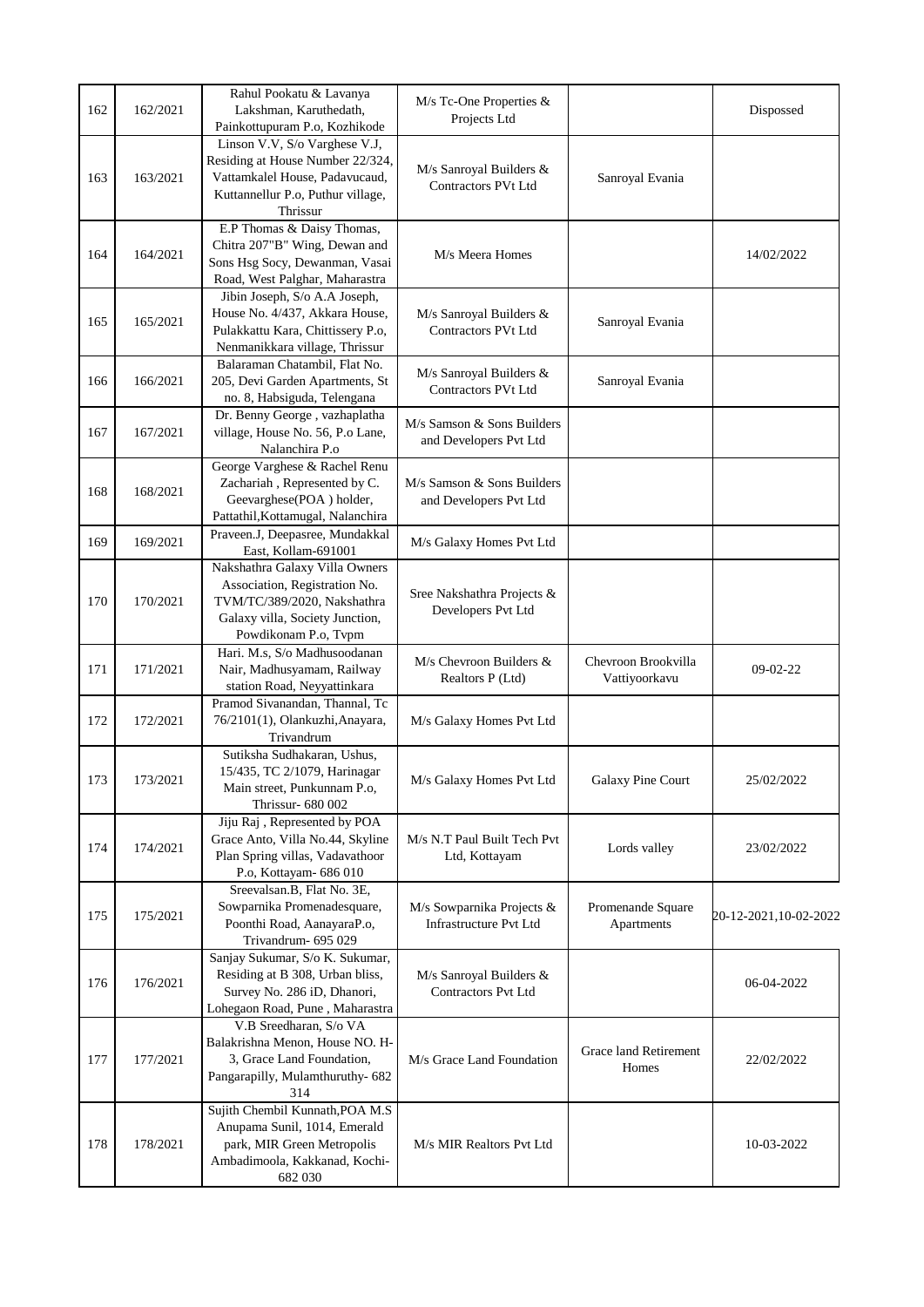| 179 | 179/2021 | Sunil Kumar KrishnaKumar &<br>Anupama Sunilkumar,<br>1014, Emerald park, MIR Green<br>Metropolis Ambadimoola,<br>Kakkanad, Kochi- 682 030                       | M/s MIR Realtors Pvt Ltd                       |                                    | bbb                   |
|-----|----------|-----------------------------------------------------------------------------------------------------------------------------------------------------------------|------------------------------------------------|------------------------------------|-----------------------|
| 180 | 180/2021 | Kuriachan Vamattathil Kuriakose,<br>Vamathattil, 31/248A, Mayanad,<br>Medical college P.o, Calicut- 670<br>008                                                  | M/s Sobha Limited                              | Shobha Bella<br>Encosta, Kozhikode | 23/03/2022            |
| 181 | 181/2021 | Shafeeque.T, Risha Mahal,<br>Chelambra P.o, Padinhattinpadi,<br>malappuram- 673 637                                                                             | M/s TC-one properties and<br>projects pvt ltd  |                                    | Dispossed             |
| 182 | 182/2021 | Noel Thomas George, S/o Thomas<br>George, Residing at 92, Chalasseril<br>House, Chandranagar colony,<br>Marutharoad Panchayath,<br>Marutharod village, Palakkad | M/s Nest Infratech Pvt Ltd                     | Nest JKH signature                 | 02-03-2022            |
| 183 | 183/2021 | A.K Sukumaran, Saroja Bhavan,<br>Kulukallur P.o, Palakkad- 679 337                                                                                              | M/s Kesavam                                    | Kesavam                            | 21/04/2022            |
| 184 | 184/2021 | Prameela Sukumaran,<br>Puthenkalam, Kannikulam p.o,<br>Palakkad                                                                                                 | M/s Kesavam                                    | Kesavam                            | 21/04/2022            |
| 185 | 185/2021 | Thomas P.G. & Saji samuel                                                                                                                                       | M/s Oceanus Dwellings Pvt<br>Ltd               | Project not mentioned              | $10-01-22$            |
| 186 | 186/2021 | MaryBilna Chandy & Abrham<br>Karimalath Varghese, Karimalathu<br>House, Puramattom P.o,<br>Pathanamthitta                                                       | M/s Nest Infratech Pvt Ltd                     | Nest Orchid Park                   | 25/02/2022            |
| 187 | 187/2021 | S. Murukesh Thevar, Meenakshy<br>Bhavan, Thirunakkara, Kottayam                                                                                                 | M/s N.T Paul Built Tech Pvt<br>Ltd, Kottayam   | Lords Valley                       | 23/02/2022            |
| 188 | 188/2021 | T.T Sasidharan, TMC 27/913,<br>Sayujya, Kuttanelloor P.o, Thrissur                                                                                              | M/s N.T Paul Built Tech Pvt<br>Ltd, Kottayam   | Lords valley                       | 23/02/2022            |
| 189 | 189/2021 | Jilly Philip, Vaniyapurackal(H),<br>Kanjikuzhy, Muttambalam P.o,<br>Kottayam                                                                                    | M/s N.T Paul Built Tech Pvt<br>Ltd, Kottayam   | Lords valley                       | 23/02/2022            |
| 190 | 190/2021 | Baiju Maliakkal, 33, Savidham,<br>Suryanagar, Chandianagar P.o,<br>Palakkad                                                                                     | M/s N.T Paul Built Tech Pvt<br>Ltd, Kottayam   | Lords valley                       | 23/02/2022            |
| 191 | 191/2021 | Sukesh Chandra, Sukanya,<br>Kadayam, Kottumal, Thuneri,<br>Kotancheri P.o, Kozhikode                                                                            | M/s N.T Paul Built Tech Pvt<br>Ltd, Kottayam   | Lords valley                       | 23/02/2022            |
| 192 | 192/2021 | Manuvel Binu S/o T.A Sebastian,<br>Residing at Thaipparambil House,<br>Varapuzha Desom, Varapuzha P.O,<br>Ernakulam                                             | Shwas Homes Pvt Ltd                            | Alwyne suit                        | 13-12-2021,10-02-2022 |
| 193 | 193/2021 | Sanroyal Evania Flat Owners<br>Association, Evania Residents<br>Association Nadathara, Reg No.<br>TSR/TC/156/2020 at Nadathara,<br>Thrissur                     | M/s Sanroyal Builders &<br>Contractors PVt Ltd |                                    |                       |
| 194 | 194/2021 | Sreekala.K, W/o Late<br>Bhuvanendran .C, " Bhuvana Sree",<br>Near Rc Church, Neyyattinkara,<br>Thiruvananthapuram                                               | M/s Flag Mark, Builders Pvt<br>Ltd             |                                    | 18/04/2022            |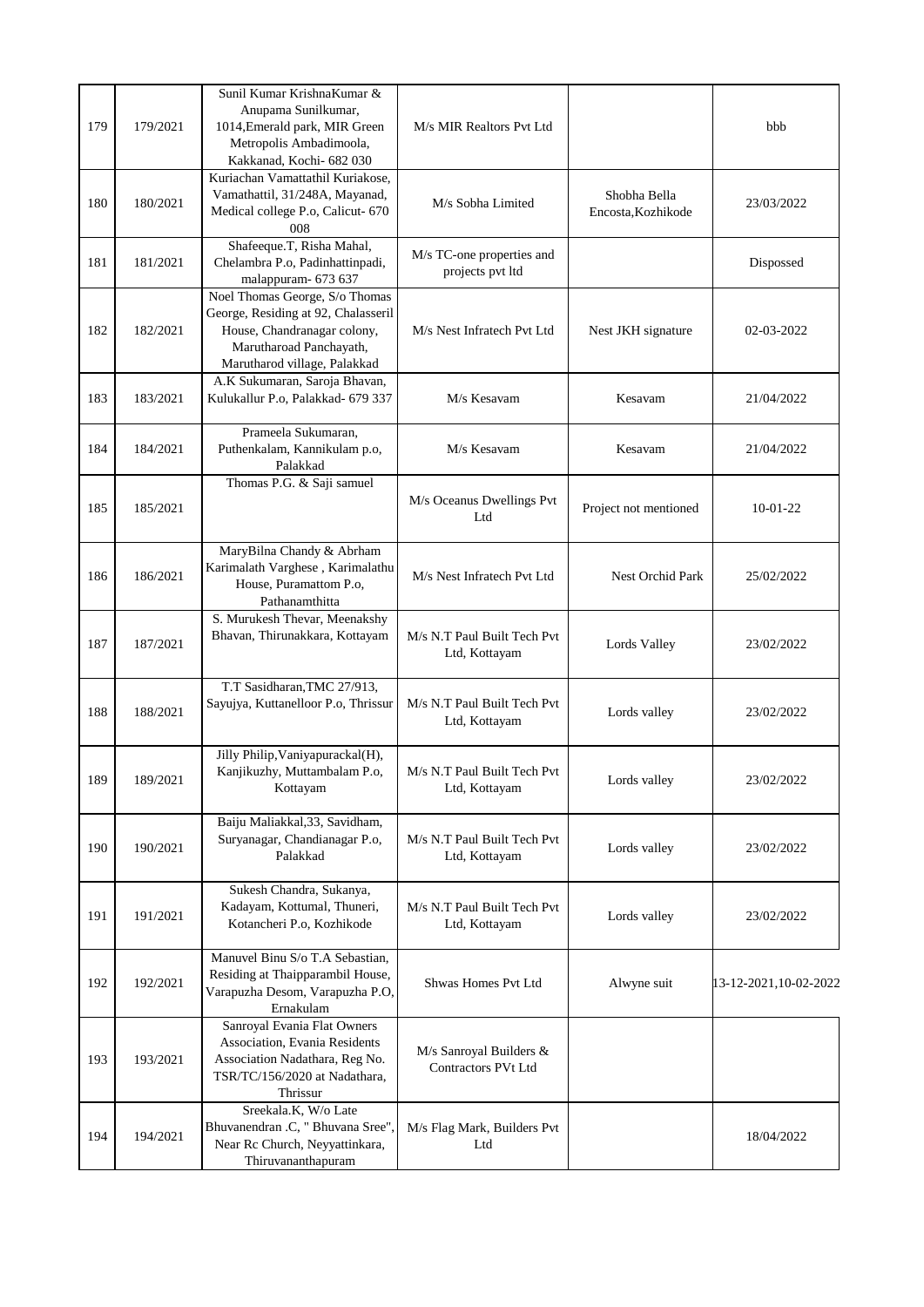| 195 | 195/2021 | Ramesh Brahmanandan Remans &<br>Soumya Damodharan Jayasanker,<br>H.No. 169, Bhavani Nivas, S.N<br>Nagar, Thiruvananthapuram                                                                                                                                     | M/s Nucleus Premium<br>Properties                            | Nucleus Spells Apartment                             | 23/03/2022       |
|-----|----------|-----------------------------------------------------------------------------------------------------------------------------------------------------------------------------------------------------------------------------------------------------------------|--------------------------------------------------------------|------------------------------------------------------|------------------|
| 196 | 196/2021 | Vimal ravi, S/o Ravindranathan<br>Nair vasupilla, Residing at<br>"Sowparnika", Nattakom P.o,<br>Kottayam                                                                                                                                                        | M/s Nucleus Premium<br>Properties                            |                                                      |                  |
| 197 | 197/2021 | Krishnapriya P.B, Pandiath House,<br>Puthukkad Desom, Puthukkad P.o,<br>Thrissur                                                                                                                                                                                | M/s Nucleus Premium<br>Properties                            | <b>Nucleus Matrix</b>                                | Reseve for Order |
| 198 | 198/2021 | R.Murali Krishnan & Anupama C.<br>Raman, Residing at No. 572, 15th<br>Main road, padmanabha Nagar,<br>Bangalore                                                                                                                                                 | M/s Nucleus Premium<br>Properties                            | Nucleus Aura                                         |                  |
| 199 | 199/2021 | Krishnan Sundaresan, Nithya<br>Chittur Ramakrishnan, S/o Late P.R<br>Krishna Iyer, Residing at 21162,<br>New Kalpathy, Near Mandakkara<br>temple, Palakkad                                                                                                      | M/s Nucleus Premium<br>Properties                            | Nucleus Aura                                         |                  |
| 200 | 200/2021 | <b>Dual Core Apartment Owners</b><br>Association, Represented by its<br>executive Committee member, John<br>Thomas, Flat No. 20 ABC, Dual<br>core, Aquacity, Aduvathuruth,<br>Alangad P.o, Kottapuram                                                           | M/s Shwas Homes Pvt Ltd                                      | Shwas Dual core                                      | 16-02-2022       |
| 201 | 201/2021 | Tabernacle Apartments Home<br><b>Owners Association, Represented</b><br>by its Secretary Shiby Sonu<br>Augustine, w/o Sonu Augustine,<br>Flat No. 265/C2, 3rd Floor,<br>Tabernacle Apartments, Thenkulam<br>Road, Mekkad P.o, Nedumbassery,<br>Aluva, Ernakulam | M/s Tabernacle Constructions,<br><b>Babu Paul Proprietor</b> | Tabernacle                                           | 23/02/2022       |
| 202 | 202/2021 | Raju Ouseph,<br>Eraimanthurapuraiyadam, Pulluvia<br>P.o, Neyyatinkara Tvpm                                                                                                                                                                                      | M/s Malabar Developers Pvt<br>Ltd                            |                                                      | 04-04-2022       |
| 203 | 203/2021 | Suja varghese & T.Y varghese, Flat<br>No. C-511, National complex, Plot<br>No. B-11-12, Sector-, New Panvel<br>(East, Navi Mumbai                                                                                                                               | M/s Galaxy Homes Pvt Ltd                                     | Galaxy Cloud space                                   |                  |
| 204 | 204/2021 | Saratchandran.D, House No.85A,<br>SN Nagar, Pettah P.o, Tvpm                                                                                                                                                                                                    | M/s Sowparnika Projects &<br>Infrastructure                  | Sowparnika Grand Square                              |                  |
| 205 | 205/2021 | Prembhanu, S/o Narayanan Kidavu,<br>Residing ta M/26/A/54, K.S.H.B<br>Colony, malaparamba, Chevayur,<br>Kozhikode                                                                                                                                               | S.S New Life Style                                           | Life Style Tower 1                                   | 23/02/2022       |
| 206 | 206/2021 | John Kulangara George, /o George,                                                                                                                                                                                                                               | <b>M/S NUCleus Premium</b><br><b>Droportiac Dut I td</b>     | Nucleus Matrix                                       | Taken for orders |
| 207 | 207/2021 | Dr. Arjun, S/o Asokan.R, VillaNo.<br>28, Travancore Grand County<br>Villas, Millupady- Kangappady<br>Ekm                                                                                                                                                        | M/s Travancore Builders &<br>Developers                      | <b>Travancore Grand County</b><br>Neo Classic Villas | 10-03-2022       |
| 208 | 208/2021 | Varun Lal, S/o M. Vijayalal,<br>Represented by POA holder M.<br>Vijaya lal                                                                                                                                                                                      | M/s Travancore Builders &<br>Developers                      | <b>Travancore Grand County</b><br>Neo Classic Villas | 10-03-2022       |
| 209 | 209/2021 | Dr. Johny Augustine, Villa No.14,<br>Travancore Grand County Villas,<br>Millumpady Kangarpady<br>Road, Ekm                                                                                                                                                      | M/s Travancore Builders &<br>Developers                      | <b>Travancore Grand County</b><br>Neo Classic Villas | 10-03-2022       |
| 210 | 210/2021 | Narayanan Ramanathan,<br>Travancore Grand County Neo<br>classic vilas, Millumpady,<br>Kangappady Road, EKM                                                                                                                                                      | M/s Travancore Builders &<br>Developers                      | <b>Travancore Grand County</b><br>Neo Classic Villas | 10-03-2022       |
| 211 | 211/2021 | Babu Ninan & Kunjumole Babu<br>villa, Kottara, Meyannoor p.o,<br>Pooyappally, Kollam                                                                                                                                                                            | MPS India Holdings                                           | Apstone villa,<br>Andoorkonam,<br>Thiruvananthapuram | 10-01-2022       |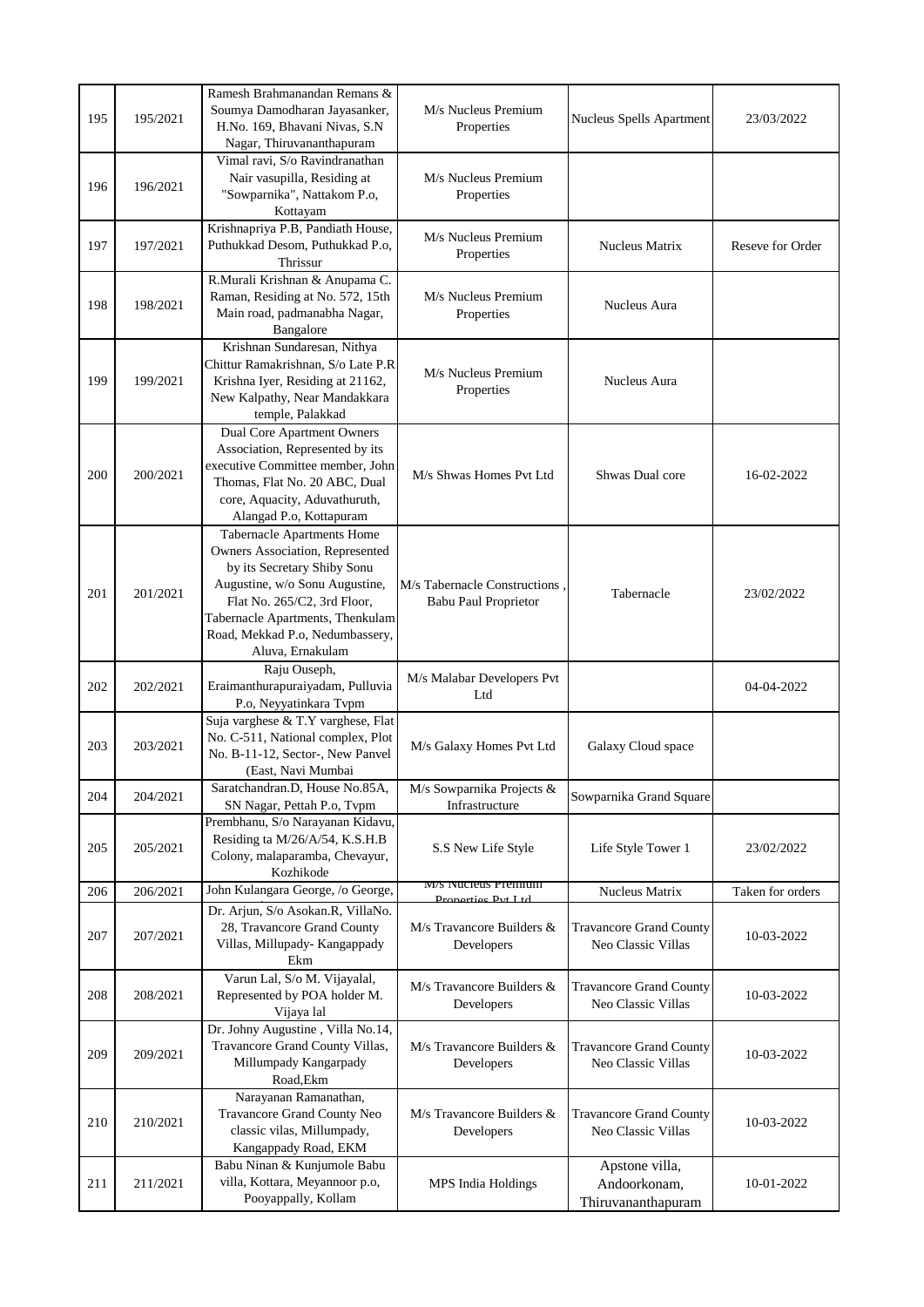|     |          | Beena Manoj, Villa 30, Apstone                                      |                               | Apstone villa,                     |                       |
|-----|----------|---------------------------------------------------------------------|-------------------------------|------------------------------------|-----------------------|
| 212 | 212/2021 | villa, Andoorkonam, Tvpm                                            | MPS India Holding Pvt Ltd     | Andoorkonam,                       | 10-01-2022            |
|     |          |                                                                     |                               | Thiruvananthapuram                 |                       |
|     |          | Praveen Narayanan, Flat No. 204                                     |                               | Apstone villa,                     |                       |
| 213 | 213/2021 | H, DD Home Tower-2, Diamond                                         | MPS India Holding Pvt Ltd     | Andoorkonam,                       | 10-01-2022            |
|     |          | District, Pangappara village, Tvpm                                  |                               | Thiruvananthapuram                 |                       |
|     |          | Arun Vijay& Pooja Sasangan, Villa                                   |                               | Apstone villa,                     |                       |
| 214 | 214/2021 | 28, Apstone villa, Andoorkonam,                                     | MPS India Holding Pvt Ltd     | Andoorkonam,                       | 10-01-2022            |
|     |          | TVpm                                                                |                               | Thiruvananthapuram                 |                       |
|     |          | Babu Ahamed Kabir, 12A,                                             |                               |                                    |                       |
|     |          | Aldebaran, Kottapuram, Road P.o,                                    |                               |                                    |                       |
| 215 | 215/2021 | Punkunnam, Thrissur                                                 | M/s Hoysala Project           | Hoysala Evm Apartments             | 16/02/2022            |
|     |          |                                                                     |                               |                                    |                       |
|     |          | Emily Easo, A/33, Kranti Tower,                                     |                               |                                    |                       |
| 216 | 216/2021 | Shreenagar, Wagle Estate, Thane,                                    | M/s Hoysala Project           | Hoysala Evm Apartments             | 16/02/2022            |
|     |          | maharastra                                                          |                               |                                    |                       |
|     |          | Ravindra P. Nair, G-44, Mahindra                                    |                               |                                    |                       |
| 217 | 217/2021 | Park, Opp. Naval Depot, Narayaan                                    | M/s Hoysala Project           | Hoysala Evm Apartments             | 16/02/2022            |
|     |          | Nagr, LBS Marg, Mumbai                                              |                               |                                    |                       |
|     |          | Guru Prasad, S/o M.S Rama                                           |                               |                                    |                       |
| 218 | 218/2021 | Murthy, Flat No. 202, Garden Gate<br>Apartment, maveli Road, Gandhi | M/s Hoysala Project           | Hoysala Evm Apartments             | 16/02/2022            |
|     |          | Nagar, Ekm                                                          |                               |                                    |                       |
|     |          | Prasanth.B, S/o balan .A, 17/156,                                   |                               |                                    |                       |
| 219 | 219/2021 | Thekkegramam post, Chittur,                                         | M/s Hoysala Project           | Hoysala Evm Apartments             | 16/02/2022            |
|     |          | Palakkad                                                            |                               |                                    |                       |
|     |          | Pramod Balan, S/o Late Balan A,                                     |                               |                                    |                       |
|     |          | Flt ano. 11A, Varma Dr. Pai's                                       |                               |                                    |                       |
| 220 | 220/2021 | Heritage, Sathri Nagr, pai Road,                                    | M/s Hoysala Project           | Hoysala Evm Apartments             | 17/01/2022            |
|     |          | Poojappura, Tvpm                                                    |                               |                                    |                       |
|     |          | G. Jaya lakshmi Vinod, X/1445,                                      |                               |                                    |                       |
| 221 | 221/2021 | K.B Jacob, Road, Fort Kochii                                        | M/s Galaxy Homes Pvt Ltd      | Galaxy Oxton                       | 12-01-2022            |
|     |          | Sowparnika Promenade                                                |                               |                                    |                       |
|     |          |                                                                     |                               |                                    |                       |
| 222 | 222/2021 | SquareApartments Owners                                             | Sowparnika Projects &         | Sowparnika Promenade               | 20-12-2021,10-02-2022 |
|     |          | Association,                                                        | <b>Infrastructure Pvt Ltd</b> | Square Apartment                   |                       |
|     |          | Raj K. Sadasivan, S/oK.A                                            |                               |                                    |                       |
|     | 223/2021 | Sadasivan, Residing at                                              |                               |                                    | 07-03-2022            |
| 223 |          | Kavalampara House, Karimpadom,                                      | M/s Nest Infratech Pvt Ltd    | Nest World Apartment               |                       |
|     |          | Chendamangalam P.o, Ekm                                             |                               |                                    |                       |
|     |          | Binu Balakrishnan, Bindu Nivas,                                     |                               |                                    |                       |
| 224 | 224/2021 | Adinadu South, Kattilkadavu P.o.                                    | M/s Skyline Builders          |                                    | Closed                |
|     |          | Adinadu Kara, Kollam                                                |                               |                                    |                       |
|     |          | Dr. Renjith Nathan.S, S/o Late Mr.                                  |                               |                                    |                       |
| 225 | 225/2021 | P.S Swaminathan, Thankachy                                          | M/s Artech Realtors Pvt Ltd   | Artech Sky Village                 | 15/02/2022            |
|     |          | veedu, Kolla, East village, Kollam                                  |                               |                                    |                       |
|     |          |                                                                     |                               |                                    |                       |
|     |          | Syed Muhmmed & Haleema Beevi,                                       |                               |                                    |                       |
|     |          | Suharari, Sree Baba Lane,                                           |                               |                                    |                       |
| 226 | 226/2021 | Valiyavila, Thirumala                                               | M/sMalabar Developers         | Red orchid                         | 07-04-2022            |
|     |          |                                                                     |                               |                                    |                       |
|     |          |                                                                     |                               |                                    |                       |
|     |          | Sudheendran B & Sheeba S.S,                                         |                               | Apstone villa,                     |                       |
| 227 | 227/2021 | Sky's Blue, Kudavoor P.o, Tvpm-                                     | MPS India Holding Pvt Ltd     | Andoorkonam,                       | 10-01-2022            |
|     |          |                                                                     |                               | Thiruvananthapuram                 |                       |
|     |          | Sreenath.S, Vailoor, Thotinikad                                     |                               | Apstone villa,                     |                       |
| 228 | 228/2021 | P.o, Ottoor, Tvpm                                                   | MPS India Holding Pvt Ltd     | Andoorkonam,                       | 10-01-2022            |
|     |          |                                                                     |                               | Thiruvananthapuram                 |                       |
|     |          | Shajan K. Alex, Grace House,                                        |                               | Apstone villa,                     |                       |
| 229 | 229/2021 | AttaraLane, Kannammola, Medical                                     | MPS India Holding Pvt Ltd     | Andoorkonam,                       | 10-01-2022            |
|     |          | college, Tvpm                                                       |                               | Thiruvananthapuram                 |                       |
|     |          | Santhosh.V, Villa 17, Apstone                                       |                               | Apstone villa,                     |                       |
| 230 | 230/2021 | Villa, Andoorkonam, Tvpm                                            | MPS India Holding Pvt Ltd     | Andoorkonam,<br>Thiruvananthapuram | 10-01-2022            |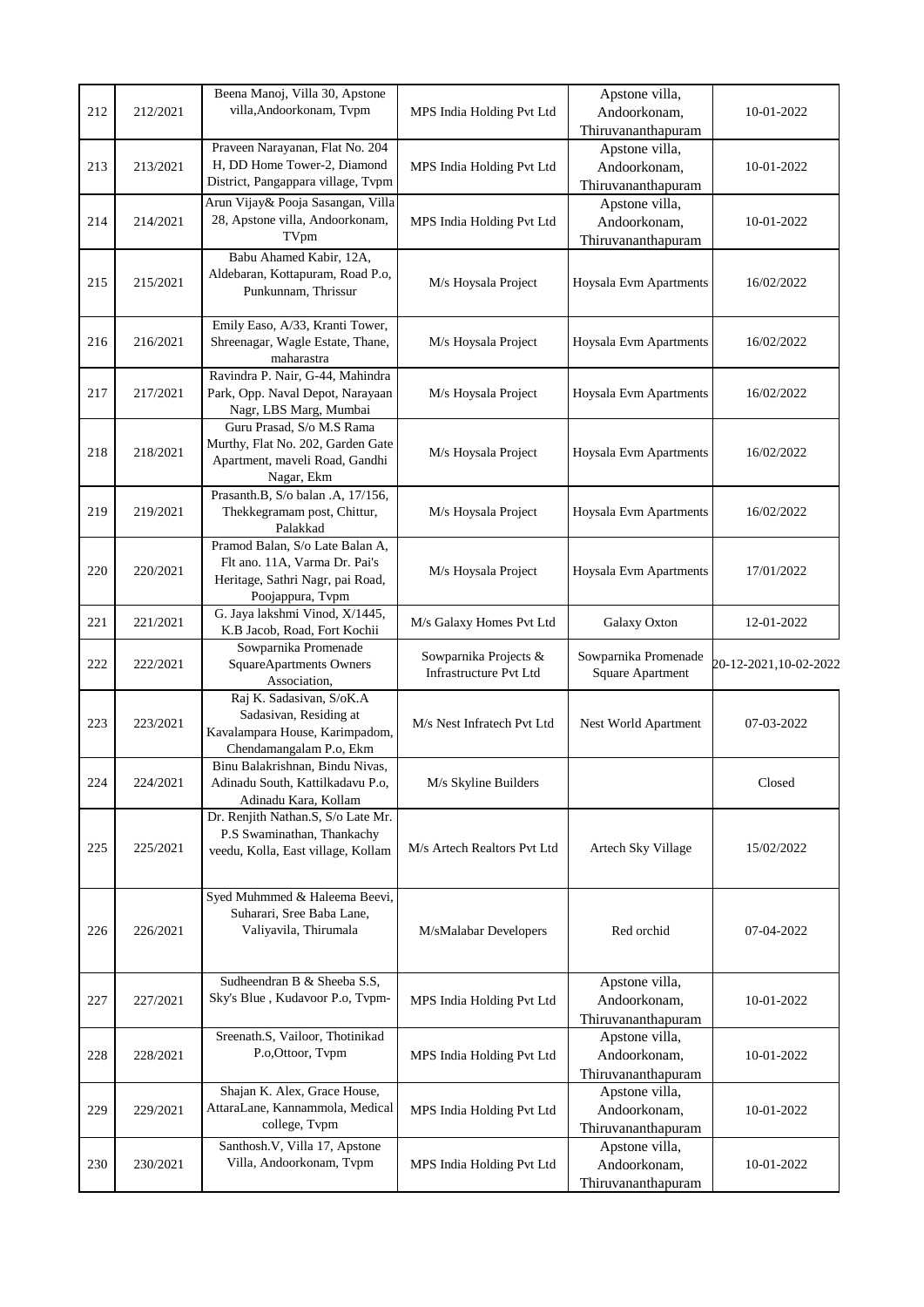| 231 | 231/2021 | Krishnan.S, Residing at Tulsi Plus<br>Square, 19/89, Puthiya Road,<br>Kalamassery Vadakode Post,<br>Thrikkakara, Ekm                     | Tulsi Developers India Pvt Ltd                                        | Tulsi Nest, Edapally           | 25/02/2022                    |
|-----|----------|------------------------------------------------------------------------------------------------------------------------------------------|-----------------------------------------------------------------------|--------------------------------|-------------------------------|
| 232 | 232/2021 | Unnikrishnan A.K, & Beena K.T,<br>Krishna Tc 17/1163(3), SRA-<br>41, Sastha Nagar, Tvpm                                                  | M/s Sowparnika Projects &<br><b>Infrastructure Pvt Ltd</b>            | Sowparnika Promenade<br>Square | 20-12-2021,<br>10-02-2022     |
| 233 | 233/2021 | Abraham George, S/o N.C George,<br>Nirayannoor House, Pathanamthitta<br>$P_{.0}$                                                         | M/s Aswathy HousingPvt Ltd                                            | <b>Aswathy Park</b>            |                               |
| 234 | 234/2021 | Alfa Breeze Apartment Residents<br>Association, Thrissur                                                                                 | Dr. Scott Chacko John,<br>Manamkerry House, Vennala<br>P.O, Ernakulam |                                | Disposed                      |
| 235 | 235/2021 | Babu Ninan, Babu villa, Kottara,<br>Meryannoor P.o, Pooyappally,<br>Kollam                                                               | M/s A.J Builders                                                      | Not Specified                  | Not maintenable.<br>Dismissed |
| 236 | 236/2021 | Joseph Baby & Others, Palayoor<br>House, Kattakara West Road,<br>Kaloor desom, Ekm                                                       | M/s Harsha Builders                                                   | Harsha Residency               | $\boldsymbol{0}$              |
| 237 | 237/2021 | Sabu. M George & Omana Sabu,<br>Madathil House, Iringole P.o, EKM                                                                        | M/s Anta Builders &<br>Developers Pvt Ltd                             |                                | Disposed                      |
| 238 | 238/2021 | Presy Mon P.s, Aj Apartmets, Jyothi<br>Nagar, Konthuruthy, Kchi                                                                          | Galaxy Homes Pvt Ltd                                                  | Galaxy Emerald                 | 16/02/2022                    |
| 239 | 239/2021 | Sebastian J. Mappilassery, S/o<br>Jacob, Residing at 1-A,<br>Mappilassery House, Kattikaran<br>Towers, Off providence Road,<br>Ernakulam | $M/s$ Anta Builders &<br>Developers Pvt Ltd                           | Anta Oueens Garden             |                               |
| 240 | 240/2021 | Pramod T.O & others, S/o Balan<br>T.p, Flat No.6C, Thanzeel park,<br>Chitoor Road, Pachalam Post-<br>682012                              | $M/s$ Anta Builders $&$<br>Developers Pvt Ltd                         | Anta Queens Garden             |                               |
| 241 | 241/2021 | Dilip K. Mathen, S/o K. Mathen,<br>Flat No.40, Muthootu Royal<br>Square, D.H Road, M.G Road P.o.<br>Ernakulam- 682 016                   | $M/s$ Anta Builders $&$<br>Developers Pvt Ltd                         | Anta Queens Garden             |                               |
| 242 | 242/2021 | Vidhya Hills Plot Owners<br>Association                                                                                                  | Gijo Antony & Others                                                  | Vidhya Hills, Aluva            | 12-01-2022                    |
| 243 | 243/2021 | Jose Titus, 46/1419-H, Koikethu<br>House, Palakkaparambu lane,<br>Madappattu Road, Vennala P.o,<br>Ekm                                   | M/s Galaxy Homes Pvt Ltd                                              | <b>Galaxy Cloud Space</b>      |                               |
| 244 | 244/2021 | Sherry D'Couto & Bardin F.D<br>D'couto, Flat No. 504, IIDL Aerie,<br>Shihab Thangal Road, Panampilly<br>Nagar, Kochi                     | IFCL Infrastructure &<br>Development Ltd                              | <b>IIDL</b> Aerie              | 12-04-2022                    |
| 245 | 245/2021 | Sanjay Gangadharan Nambiar &<br>Usha V.K, Flat No. 803, 8th Floor,<br>IIDL Aerie, Shihab Thangal Road,<br>Panampilly Nagar, Kochi        | Sobha Limited                                                         | Marine One, Kochi              | 18/02/2022                    |
| 246 | 246/2021 | George Kunnael Lewis & Mini<br>George, Flat No. 603, IIDL Aerie,<br>Shihab Thangal Road, Panampilly<br>Nagar, Kochi                      | IFCL Infrastructure &<br>Development Ltd                              | <b>IIDL</b> Aerie              | 12-04-2022                    |
| 247 | 247/2021 | Sanjay Gangadharan Nambiar &<br>Usha V.K, Flat No. 803, 8th Floor,<br>IIDL Aerie, Shihab Thangal Road,<br>Panampilly Nagar, Kochi        | IFCL Infrastructure &<br>Development Ltd                              | <b>IIDL</b> Aerie              | 12-04-2022                    |
| 248 | 248/2021 | Dr. M.R Ambikalmajan, Flat No.<br>801, IIDL Aerie, Shihab Thangal<br>Road, Panampilly Nagar, Kochi                                       | IFCL Infrastructure &<br>Development Ltd                              | <b>IIDL</b> Aerie              | 12-04-2022                    |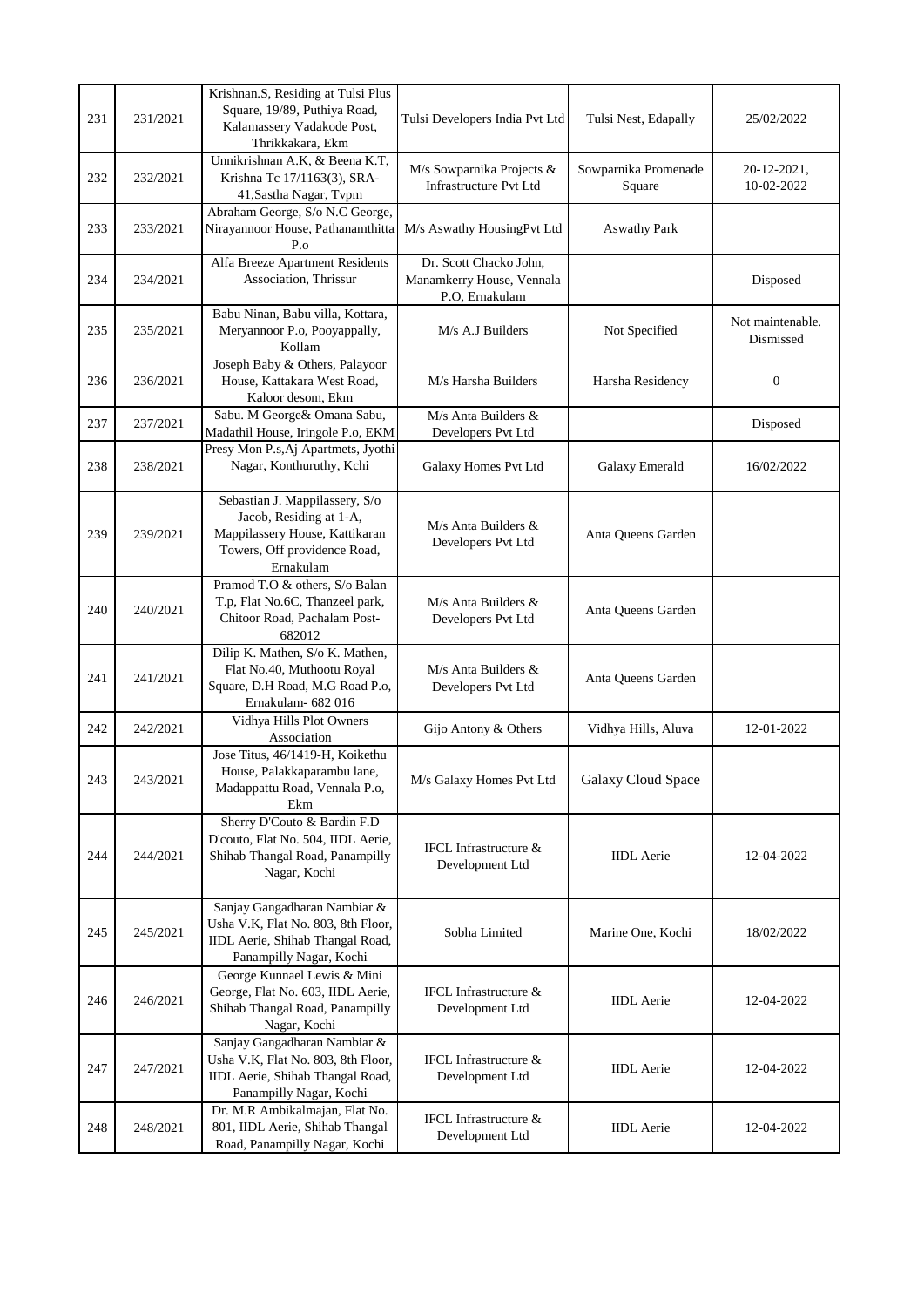| 249 | 249/2021 | George George, S/o K.C George,<br>8B, Homestead Apartments,<br>Chakola Colony, Perumanoor,<br>Kochi                                      | M/s Asten Realtor Pvt Ltd                   | Nautica                      | 16/02/2022 |
|-----|----------|------------------------------------------------------------------------------------------------------------------------------------------|---------------------------------------------|------------------------------|------------|
| 250 | 250/2021 | Sreeleja N. Unnithan, D/o<br>Narayanan Unnithan, Saraswathy<br>Bhavanam, Pullikanakku P.o,<br>Kayamkulam, Alapuzha                       | M/s MIR Realtors Pvt Ltd                    | Jade Heights II              | 10-03-2022 |
| 251 | 251/2021 | Kuldeep Dahiya, House No. 3622,<br>Ground Floor, Housing Board<br>Colony, Pocket-2, Sector-3,<br>Faridabad-121004                        | M/s Nucleus Premium<br>Properties Pvt Ltd   |                              | 14/03/2022 |
| 252 | 252/2021 | Renji Abraham, S/o Abraham<br>Thomas, Chackalayil House,<br>Devalokam P.o, Kottayam                                                      | M/s BCG Estates Builders&<br>Hotels Pvt Ltd | <b>BCG</b> Mars              | Dismissed  |
| 253 | 253/2021 | Ranjith Krishnankutty, S/o<br>Mr.Krishnankuty, "Sreenilayam",<br>Koickal Bhagam, West Kallada,<br>Peruvrlikkara P.o, Kollam              | M/s MPs India Holdings Pvt<br>Ltd           |                              | 21/02/2022 |
| 254 | 254/2021 | Manu Krishnan & Smriti M., 58,<br>Sreevalsam, 31/992-A, Panorama<br>Enclave Lane-2, Vytilla, Cochin,<br>Ernakulam                        | Jain Housing & Constructions<br>Ltd         | <b>Tuffnell Gardens</b>      | 14-01-2022 |
| 255 | 255/2021 | Dennis A.V & Preethy Dennis, S/o<br>Mr. A.D Varghese, Flat No. 204,<br>Vigneswara Cedr woods,<br>narayanapuram, Bangalureu,<br>karnataka | Jain Housing & Constructions<br>Ltd         | <b>Tuffnell Gardens</b>      | 14-01-2022 |
| 256 | 256/2021 | Dinkar Radhakrishnan, S/o Late<br>Dr.M. Radhakrishnan,<br>Krishnapriya, East Kadungalloor,<br>Aluva, Ernakulam                           | Jain Housing & Constructions<br>Ltd         | <b>Tuffnell Gardens</b>      | 14-01-2022 |
| 257 | 257/2021 | V.D George & Tessy George,<br>Raheja Reflection Regent court,<br>Thakur village, Borivali East P.o,<br>Mumbai                            | Jain Housing & Constructions<br>Ltd         | <b>Tuffnell Gardens</b>      | 14-01-2022 |
| 258 | 258/2021 | Bijesh haridas, Abhilash,<br>Pattiparambu P.o, Thiruvilwamala,<br>Thrichur                                                               | Jain Housing & Constructions<br>Ltd         | <b>Tuffnell Gardens</b>      | 14-01-2022 |
| 259 | 259/2021 | Rajesh Venugopal, 32/2482,<br>Neelambari, BTS Road, Near<br>Changampuzha Park, Edappally,<br>Ernakulam                                   | Jain Housing & Constructions<br>Ltd         | <b>Tuffnell Gardens</b>      | 14-01-2022 |
| 260 | 260/2021 | Jijo P John, Parappurath House,<br>Pallam P.o, Kottayam                                                                                  | Jain Housing & Constructions<br>Ltd         | <b>Tuffnell Gardens</b>      | 14-01-2022 |
| 261 | 261/2021 | Dr.K.G Dinakaran, Nandanam, TC<br>14/2097(3), Oruvathilkotta,<br>Anayara P.o, Trivandrum                                                 | <b>Doctors Trust</b>                        | Doctors village              |            |
| 262 | 262/2021 | Rohit Anand, Anand Kumar, Fresh<br>Ford, Poojappura, Tvpm                                                                                | Nikunjam Constructions Pvt<br>Ltd           |                              | 23/03/2022 |
| 263 | 263/2021 | Sajan Scaria, Residing at<br>Valiyaparambil House,<br>Ponganthanam P.o, Thattaekkad<br>Village, Vakathanam Taluk,<br>Kottayam            | M/s Nest Infrateh Pvt Ltd                   | Nest world Apartment         | 07-03-2022 |
| 264 | 264/2021 | Shaheer Ummer, S/o Khyrunnisa,<br>Shahana Manzil, Mooriyad P.o,<br>Kuthuparambu Taluk, Kannur                                            | M/s Nest Infrateh Pvt Ltd                   | Nest world Apartment         | 07-03-2022 |
| 265 | 265/2021 | Devesh.M, S/o Late M.<br>Neelakandan Advocate, Mangatt<br>mana, Thrikkandiyur, Tirur,<br>Malappuram                                      | M/s Jewel Homes (p) Ltd                     | <b>Jewel Pristine Greens</b> | 10-01-2022 |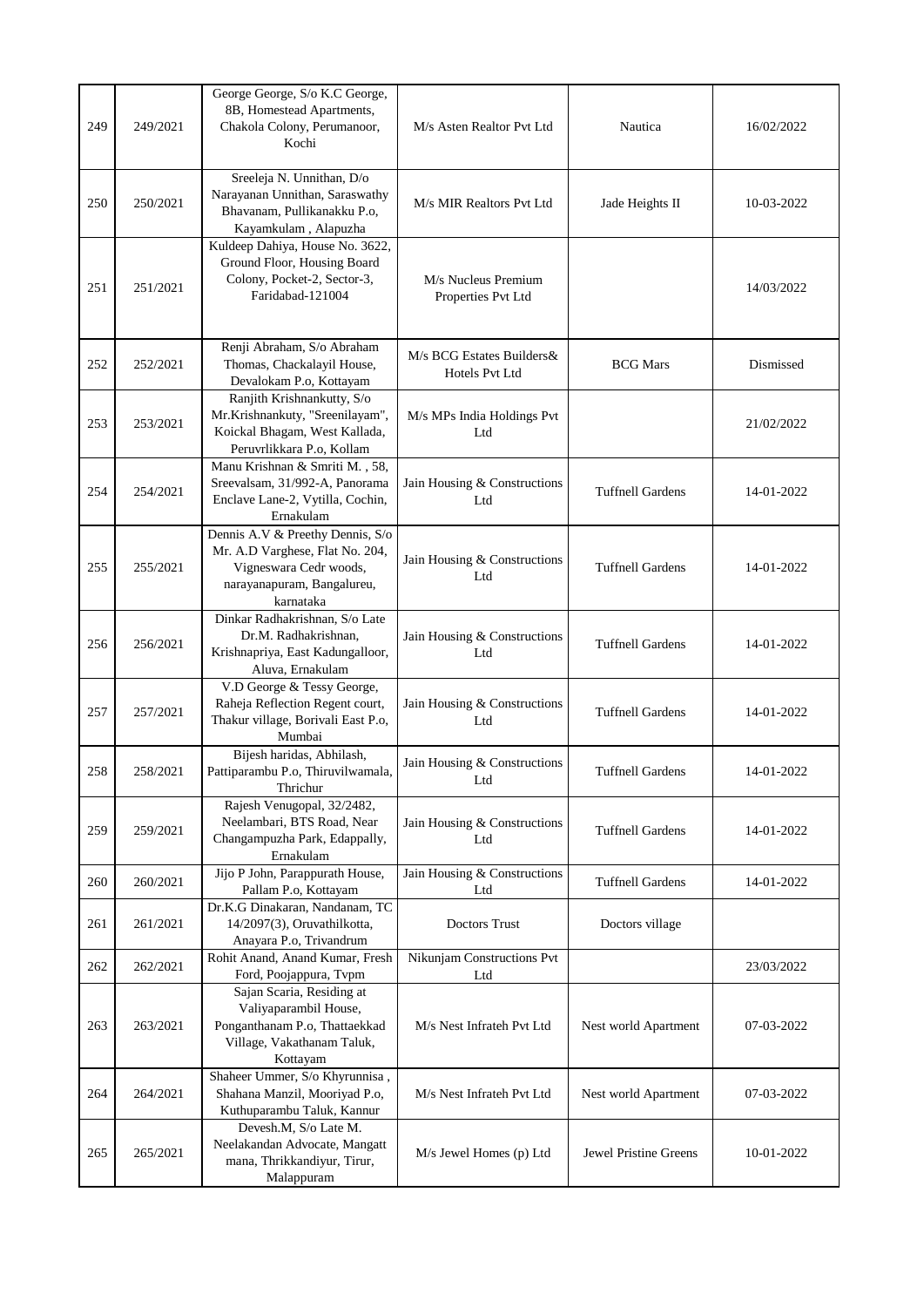| 266 | 266/2021 | Bipin Vishnu Shinde, H. No. ERA-<br>045, Near Karumbkonam Devi<br>Temple, Prathibha ngar,<br>Edavacode, Sreekariyam,<br>Trivandrum                            | M/s MPS Builders Pvt Ltd                                 | <b>MPS Smart Homes</b>         | 21/02/2022 |
|-----|----------|---------------------------------------------------------------------------------------------------------------------------------------------------------------|----------------------------------------------------------|--------------------------------|------------|
| 267 | 267/2021 | Jemma Joseph, No. 256-A, Type -II<br>quarter, Block-5, Neyveli<br>Township, Tamil Nadu                                                                        | M/s Mellow foundations<br>Builders & Developers (p) Ltd  | Skywatch                       | 16/03/2022 |
| 268 | 268/2021 | Sheeja Pradeep,<br>Kalezhathuparambu House,<br>Kalezhathu Lane, Pachalam                                                                                      | M/s Classic constructions                                | Summer sands                   | 16/02/2022 |
| 269 | 269/2021 | Jommy T. Johny, s/o T.M Johny,<br>Theckanath House, Plot No. 34,<br>Evershine city, varandhiyam,<br>Aranoor P.o, Thrissur                                     | M/s Asset Homes Pvt Ltd                                  | <b>Asset Precious</b>          | 10-01-2022 |
| 270 | 270/2021 | M. Susila Devi, 3B, Sukriti<br>Apartments, Mylampadi,<br>Govindapuram P.o, Kozhikode                                                                          | M/s Madhurapri Builders                                  | Sukrithi Villa                 | 23/02/2022 |
| 271 | 271/2021 | Shahzia Aboobacker, 29/655K,<br>Dhaytha Nivas, 30th Line, Janatha<br>Road, Vytilla                                                                            | M/s Madhurapri Builders                                  | Sukrithi Villa                 | 23/02/2022 |
| 272 | 272/2021 | Anil Kumar Ramavarma, Villa T,<br>Village Garden, PWD Road,<br>Amballur, Ernakulam                                                                            | M/s Indus Gratia Creative<br>Homes Pvt Ltd               | Village Garden                 | 12-01-2022 |
| 273 | 273/2021 | Fr. Koshy Philip, S/o Late T.C<br>Philipose, Thengumtharayil House,<br>Plot No.37, Sankaradasan street,<br>Ramalinga Nagar,<br>Puzhuthivakkam, Chennai        | M/s PTC Builders                                         | PTC Western Ghats              | For order  |
| 274 | 274/2021 | K.M Mathews, S/o M.G<br>Kollamkulam, G-153, Panampilly<br>Nagar, Kochi                                                                                        | M/s Asten Properties &<br>Developers Pvt Ltd             | Dew Dale                       | 21/02/2022 |
| 275 | 275/2021 | Haritham Buyers Association                                                                                                                                   | MIR Realtors Pvt Ltd                                     | Haritham                       | 24-02-2022 |
| 276 | 276/2021 | M. Soundammal, santhi Bhavan,<br>TB Road, Changanassery,<br>Kottayam                                                                                          | M/s Galaxy Homes Pvt Ltd                                 | Galaxy Cloud space             | 14/03/2022 |
| 277 | 277/2021 | P.B Manickam, Santhi Bhavan, TB<br>Road, Changanassery, Kottayam                                                                                              | M/s Galaxy Homes Pvt Ltd                                 | Galaxy Cloud space             | 14/03/2022 |
| 278 | 278/2021 | Riju Hassan, Residing at<br>Vadakkekudy House, Rayonpuram<br>P.o, Perumbavoor, Chelamattom,<br>Ernakulam                                                      | M/s Nest Realties India Pvt<br>Ltd                       | Nest World Apartment           | 07-03-2022 |
| 279 | 279/2021 | Meera Rajan, W/o Mr. Rajan C.I,<br>Chalissery Kutookaran House,<br>Railway Station Road, Chalakady,<br>Thrissur                                               | M/s Nithin Michelle Builders<br>&Developers Pvt Ltd      | Mulberry Homes- Mystic<br>rose |            |
| 280 | 280/2021 | Anil Kumar.P, MF 4/311,<br>Vrindavan Gardens, Pattom-4                                                                                                        | Cordial Homes Pvt Ltd                                    | Cordial Jems                   | 09-03-2022 |
| 281 | 281/2021 | R. Kuttikrishna pillai, Apartment<br>No.7c, 7th Floor, Tower No.1,<br>Petronest, Indian Oil Co-op society,<br>Stadium Link Road, Kathrikadavu,<br>Kaloor, Ekm | Indian oil Officers Co-<br>operative Housing Society Ltd | Petronest                      | 21/03/2022 |
| 282 | 282/2021 | Rahul T George, Tc 9/808,<br>Assarisseril House, Peroorkonam<br>Lane, Kallampally, Ulloor Village,<br>Typm                                                    | M/s Sanroyal Builders &<br><b>Contractors PVt Ltd</b>    | Sanroyal Clair city            | 09-03-2022 |
| 283 | 283/2021 | Anitha M.V, W/o M.S Anil Kumar,<br>Residing at Tc 8/2175-1,<br>Mangalassery House,<br>Pongummoodu P.O                                                         | M/s Jomer Properties &<br>Investments (p) Ltd            | Jomer symphony                 | 10-03-2022 |
| 284 | 284/2021 | Sudheesh Sharma. G<br>Srivalsam Villa K<br>Green Rich Villas, Melecadu<br>Udayamperoor, Ernakulam                                                             | <b>Indus Gratia Creative Homes</b>                       | Green Rich<br><b>Villas</b>    | 23/03/2022 |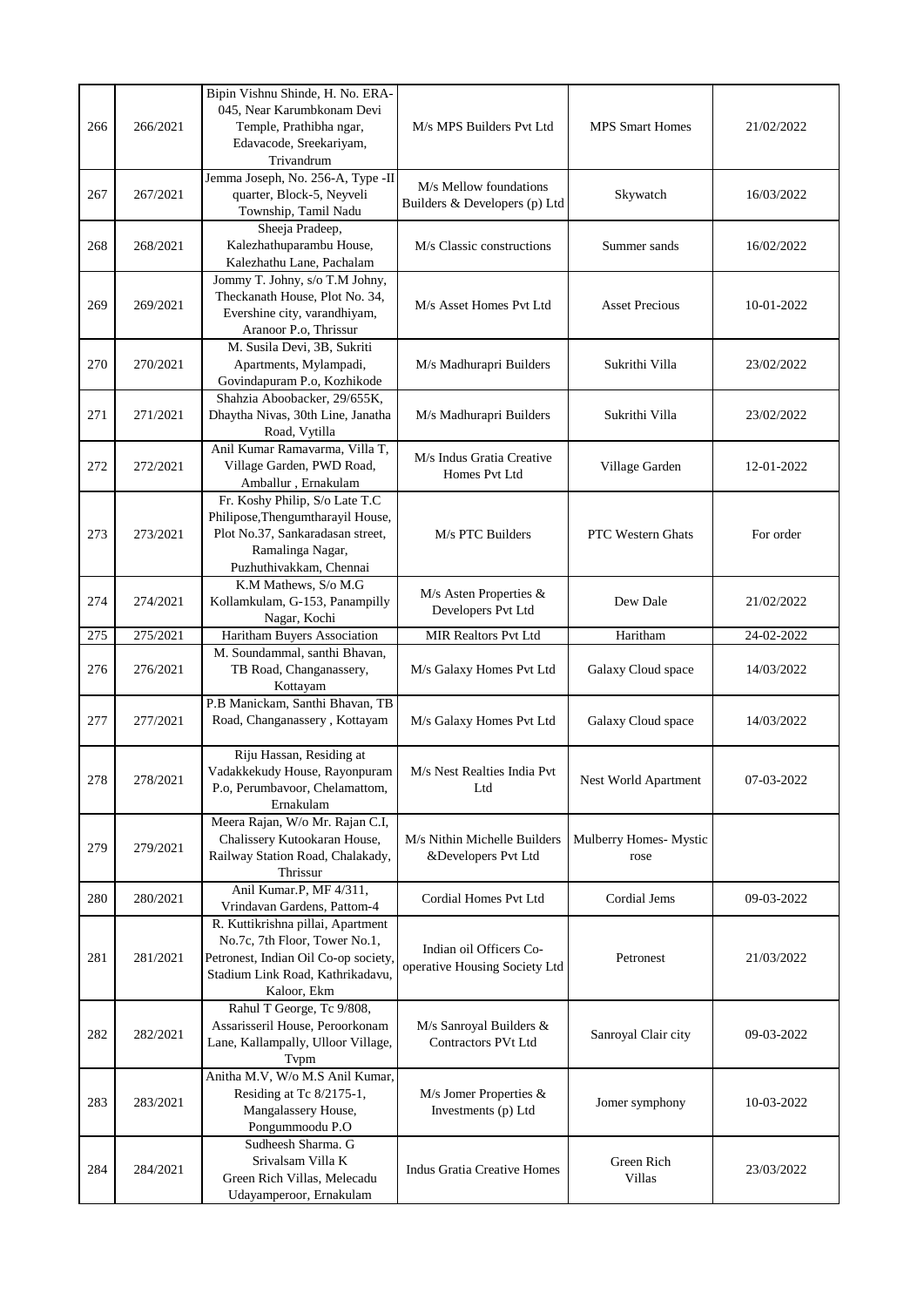| 285 | 285/2021 | Prita Rabindranath<br>Arul Nivas, Karakulam P.O,<br>Thiruvananthapuram - 695 564                                                                    | Shwas Homes Pvt Ltd                               | Aqua city                                   | 22/02/2022            |
|-----|----------|-----------------------------------------------------------------------------------------------------------------------------------------------------|---------------------------------------------------|---------------------------------------------|-----------------------|
| 286 | 286/2021 | Girija Kumari. S<br>Greeshma Nivas, Opp to Mankala<br>School, Melpala. P.O,<br>Kanyakumari,<br>Tamil Nadu - 629152                                  | Gangothri Builders                                | Usha Kiran                                  | 22-12-2021,10/02/2022 |
| 287 | 287/2021 | Narayanan Nampoothiri.N<br>T.C. No.44/1218, SKNRA-66,<br>Lenin cottatage<br>Jagathy, Thycaud P.O,<br>Thiruvananthapuram 695014                      | Gangothri Builders                                | Usha Kiran                                  | 22-12-2021,10/02/2022 |
| 288 | 288/2021 | G. Gopakumar Nair<br>Lakshmi Nivas, Thengumadam,<br>Arumanai, P.O Kanyakumari                                                                       | Gangothri Builders                                | Usha Kiran                                  | 10-02-2022            |
| 289 | 289/2021 | Shaji Manayappilly & Reena Shaji<br>Flat No.6, Plot 520, Sai Saburi<br>Building, Ambarnath, Thane<br>District, Maharashtra.                         | M/s Nest Realties India Pvt<br>Ltd                | Nest World Apartment                        | 07-03-2022            |
| 290 | 290/2021 | Sanju Zakaria & Feba Praisy<br>Samuel, Puthenparambil House,<br>Salempuram, Pathanapuram Village<br>and Taluk, Kollam District.                     | M/s Nest Realties India Pvt<br>Ltd                | Nest World Apartment                        | 07-03-2022            |
| 291 | 291/2021 | Jasmin. A<br>Flat No. 102 A, Diamond District,<br>Desai Homes, Pangappara,<br>Thiruvananthapuram                                                    | Gangothri Builders                                | Usha kiran                                  | 10-02-2022            |
| 292 | 292/2021 | Geetha Sivadasn<br>No 12/1, 10th Main, 100 Feet<br>Road,<br>HRBR layout, Banaswadi, Kalyan<br>Nagar,                                                | Sanroyal Builders &<br><b>Contractors Pvt Ltd</b> | Sanroyal Jivanta                            | 09-02-2022            |
| 293 | 293/2021 | Bangalore - 560043<br>Sudhan. P.K<br>Sangeetha Bhavan, Edappally<br>North, AIMS,<br>Cochin-682041                                                   | <b>Asset Homes</b>                                | Asset lime light                            | 28-02-2022            |
| 294 | 294/2021 | Artech Florenza apartment<br>owner's association                                                                                                    | <b>Artech Realtors</b>                            | Artech Florenza sky villas                  | 28-02-2022            |
| 295 | 295/2021 | M. Thomas Jose<br>Malamuttathil, Thekkekalayil (H),<br>Elanthoor Post. Pathanamthitta                                                               | Shwas Homes Pvt Ltd                               | Aquacity Pambay villa                       | 07-03-2022            |
| 296 | 296/2021 | Dr. Jithinlal.M<br>Ammini (H), Kovoor, Chevayoor,<br>Kozhikode - 673017                                                                             | Asset Homes pvt ltd                               | <b>Asset Ensign</b>                         |                       |
| 297 | 297/2021 | Davis Koottala Varkey<br>Koottala (H), Edanad, Ernakulam<br>683571                                                                                  | <b>MIR Realtors Pvt Ltd</b>                       | <b>MIR Green Metropolis</b><br>Jade heights |                       |
| 298 | 298/2021 | George Thomas,<br>Adiyathumanil(H), Mythripuram<br>Road, Thrikkakara P.O, Kochi -<br>682021                                                         | <b>MIR Realtors Pvt Ltd</b>                       | <b>MIR Green Metropolis</b><br>Jade heights |                       |
| 299 | 299/2021 | Varghese Baby Tholath<br>Tholath (H), Ground floor, Flat<br>No.A1, Pushpak Apartment,<br>Mother Teresa road, (Lane 3),<br>Edapally, Kochi           | <b>MIR Realtors Pvt Ltd</b>                       | <b>MIR Green Metropolis</b><br>Jade heights |                       |
| 300 | 300/2021 | Krishnakumar<br>represented by Special power of<br>Attorney holder Pratheesh Menon,<br>Kamal, Puzhavathu<br>Changanassery P.O, Kottayam -<br>686101 | <b>MIR Realtors Pvt Ltd</b>                       | <b>MIR Green Metropolis</b><br>Jade heights |                       |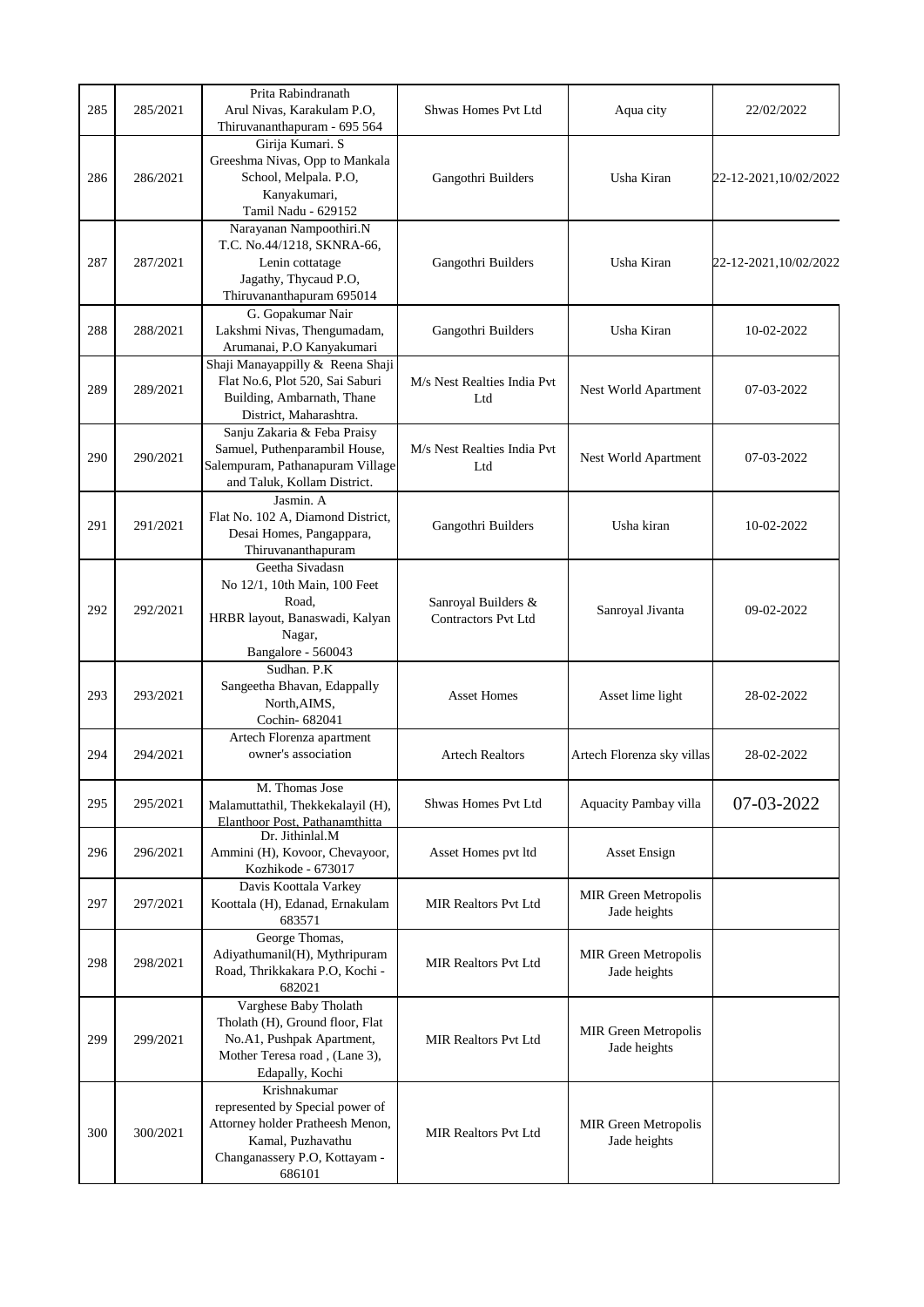| 301 | 301/2021 | Kesavadas Tharavanatt<br>Unnimanasam (H), Meena Nagar,<br>Kalmandapam, Palghat - 678001                                                            | <b>MIR Realtors Pvt Ltd</b>                               | <b>MIR Green Metropolis</b><br>Jade heights |                           |
|-----|----------|----------------------------------------------------------------------------------------------------------------------------------------------------|-----------------------------------------------------------|---------------------------------------------|---------------------------|
| 302 | 302/2021 | Jaimy Elson Roy<br>W/o Vinod Alex<br>Polachirakal (H), Cherukunnam,<br>Thekkumkara village,<br>Mavelikkara - 690107                                | M/s Nest Infratech                                        | The World Apartment                         |                           |
| 303 | 303/2021 | Jaimy Elson Roy<br>D/O Roy Cherian<br>Polachirakal (H), Cherukunnam,<br>Thekkumkara village,<br>Mavelikkara - 690107                               | M/s Nest Infratech                                        | The World Apartment                         |                           |
| 304 | 304/2021 | Soman, C.R.<br>Aiswarya (H), Chettiparambil lane,<br>South Thripunithura, Ernakulam                                                                | M/s Nest Infratech                                        | The World Apartment                         | 22-12-2021,<br>10/02/2022 |
| 305 | 305/2021 | Davis Koottala Varkey<br>Koottala (H), Edanad, Ernakulam                                                                                           | M/s Nithin Michelle Builders<br>& Developers              |                                             |                           |
| 306 | 306/2021 | Brammadas Dhanyal, S/o Vasu<br>Brammadasan, B3, Alsa Hazel<br>Crest, DPI JUnction, Ulloor Lane,<br>Trivandrum                                      | M/s Nest Infratech pvt ltd                                | Nest world Apartment                        | 22-12-2021,<br>10/02/2022 |
| 307 | 307/2021 | Joel George, S/o Mr. Gee Varghese                                                                                                                  | M/s Nest Infratech Pvt Ltd                                | <b>JKH</b> Signature                        |                           |
| 308 | 308/2021 | Gee Varughese George, S/o Late                                                                                                                     | M/s Nest Infratech pvt ltd                                | Nest world Apartment                        |                           |
| 309 | 309/2021 | Dr. Zubin Paul Jacob, S/o K.B                                                                                                                      | Sobha Ltd                                                 | Marine One                                  |                           |
| 310 | 310/2021 | Anitha Suresh, House No. 39/3441,<br>Manikath cross Road, Palackal                                                                                 | Indian oil officers coo-<br>operative housing society Ltd |                                             | 21/03/2022                |
| 311 | 311/2021 | Lissy K Mathew, W/o Buyju                                                                                                                          | M/s Nest Infratech                                        | Nest world Apartment                        |                           |
| 312 | 312/2021 | Gireeshan Navath, S/o G.<br>Kumaram, "Rhythm", Chrode P.o,<br>Charode village, VadkaraTaluk,<br>Kozhikode                                          | M/s Nest Infratech                                        | Nest world Apartment                        | 22-12-2021,<br>10/02/2022 |
| 313 | 313/2021 | Ullas M.B, S/o Late Balakrishnan,<br>12 A3, Kent Glass House,<br>Kaniyampuzha Road, Vytilla,<br>Ernakulam                                          | M/s Prestige Estates Projects<br>Ltd                      | Prestige Hillside Gateway                   | 07-03-2022                |
| 314 | 314/2021 | T.I Abraham, Thekkakkara House,<br>Ganga Nagar, Changampuzha<br>Nagar P.o, Cochin                                                                  | M/s Nest Infratech Pvt Ltd                                | Nest campus wood                            |                           |
| 315 | 315/2021 | M. Denoy Mathew, S/o N.I<br>Mathew, Niravath kandathil House,<br>Asokapuram, Aluva West Village,<br>Eranakulam                                     | M/s Nest Infratech pvt ltd                                | Nest world Apartment                        |                           |
| 316 | 316/2021 | Roy Thampy Cherian, S/o Thampy<br>cherian, Residing at Uppikeril<br>House, Puthencavu P.o,                                                         | M/s Nest Infratech pvt ltd                                | Nest world Apartment                        |                           |
| 317 | 317/2021 | Elizabeth Jacob, W/o Myalil<br>Mathew Jacob, Residing at Myalil<br>House, East Kuriannoor P.o,<br>Thottapuzhacherry, Thiruvalla,<br>Pathanamthitta | M/s Nest Infratech pvt ltd                                | Nest world Apartment                        |                           |
| 318 | 318/2021 | Dr. Sudhir.R, Flat No. 2c, Artech<br>Florenza, Pottakuzhi Junction,<br>Pattom, Tvpm                                                                | M/s Galaxy Homes Pvt Ltd                                  | Galaxy cloud space                          |                           |
| 319 | 319/2021 | Saji Kumar G.K, S/o Gopalakrishna<br>pillai TC 13/1788(4), Krishna<br>Vihar, Avittam Road, Medical<br>college P.o, Tvpm                            | M/s Nest Infratech pvt ltd                                | Nest world Apartment                        |                           |
| 320 | 320/2021 | K.I Koshy, Thazhampadical<br>pothuparambil House, Maramon<br>Post, Thiruvalla, Pathanamthitta                                                      | M/s Elixir Proprties                                      | Elixier Grande                              |                           |
| 321 | 321/2021 | Geo Jose Charit, Charuvil House,<br>Pulpally P.o, Bathery Taluk,<br>Wayanad                                                                        | M/s Nest Infratech pvt ltd                                | Nest world Apartment                        |                           |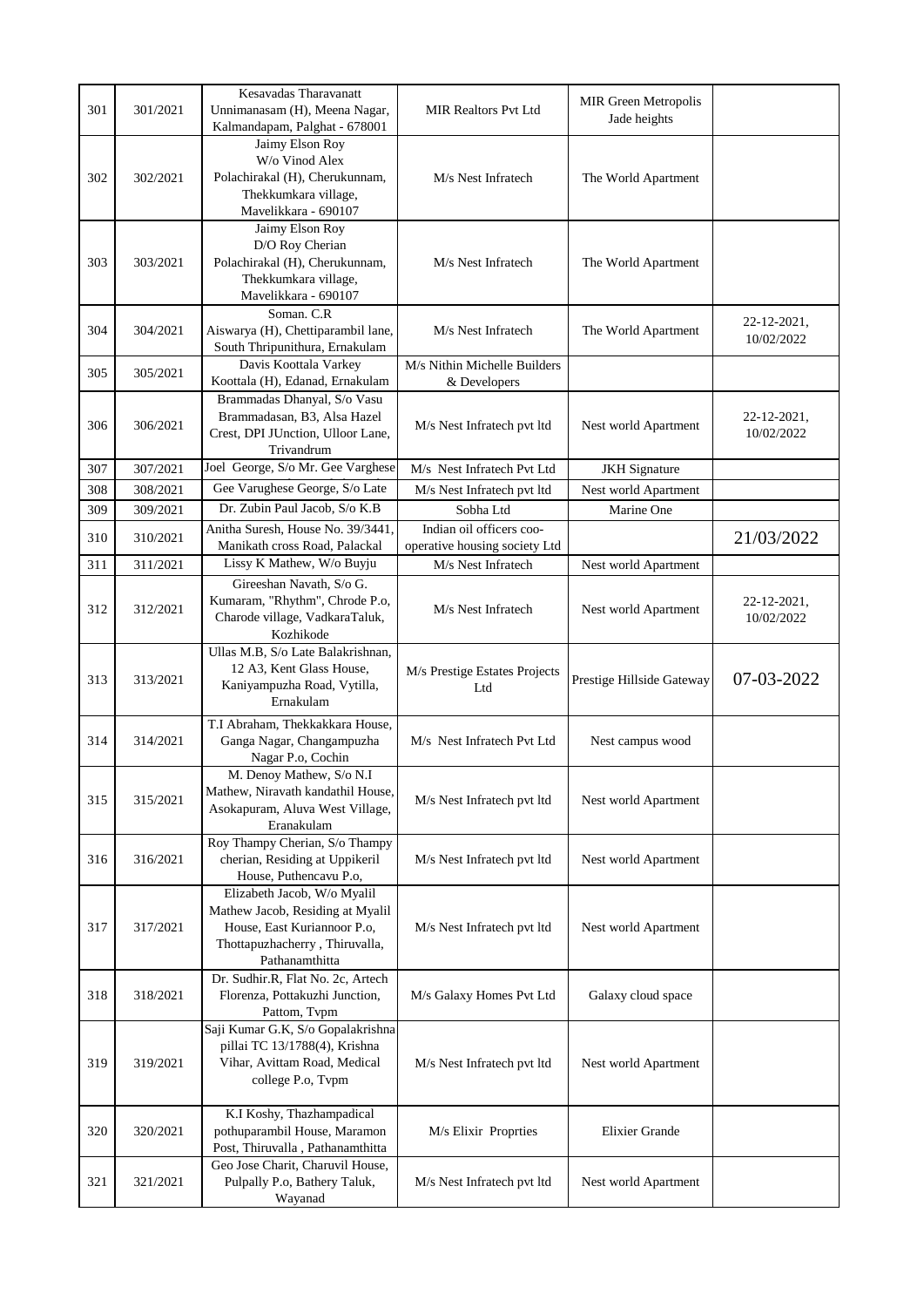| 322 | 322/2021 | Pradeesh C.B, S/o C.P<br>Balachandran, Residing at Flat No.<br>9A, Skyline Marigold, Petta<br>Junction, Tripunithura, Ernakulam                         | M/s Nest Infratech pvt Ltd                   |                      |            |
|-----|----------|---------------------------------------------------------------------------------------------------------------------------------------------------------|----------------------------------------------|----------------------|------------|
| 323 | 323/2021 | Binod S Nair, Jayasree, NCC Road,<br>Ambalamukku, Peroorkada P.o.<br>Typm                                                                               | $M/s$ Chevron Builders &<br>Realtors (p) Ltd | Chevron Brook ville  | 09-02-2022 |
| 324 | 324/2021 | Job Samuel, Resiidng at Malathi<br>Block, Mahalakshmi Mallika, 6<br>Justice Rathnavel, Pandian Road,<br>Golden George Nagar, Mogappair<br>East, Chennai | M/s Nest Infratech pvt Ltd                   | Nest world Apartment |            |
| 325 | 325/2021 | Samkutty Mathew, Villa-32,<br>Apstone villai, Andoorkonam,<br>Typm                                                                                      | M/s MPS India Holdings Pvt<br>Ltd            | Apstone villa        |            |
| 326 | 326/2021 | Kochurani George @KOchurani,<br>D/o Antony Sebastian, Unit 420-<br>3050, Ellsmere Road, Scarborough,<br>Ontario, Canada                                 | M/s Marickar Plantations Pvt<br>Ltd          | Nest Orchid Park     | 25/02/2022 |
| 327 | 327/2021 | Mathew John, 2B2, Nest Orchid<br>park, Kalathipady, Kottayam                                                                                            | M/s Mrickar Plantations Pvt<br>Ltd           | Nest Orchid Park     | 25/02/2022 |